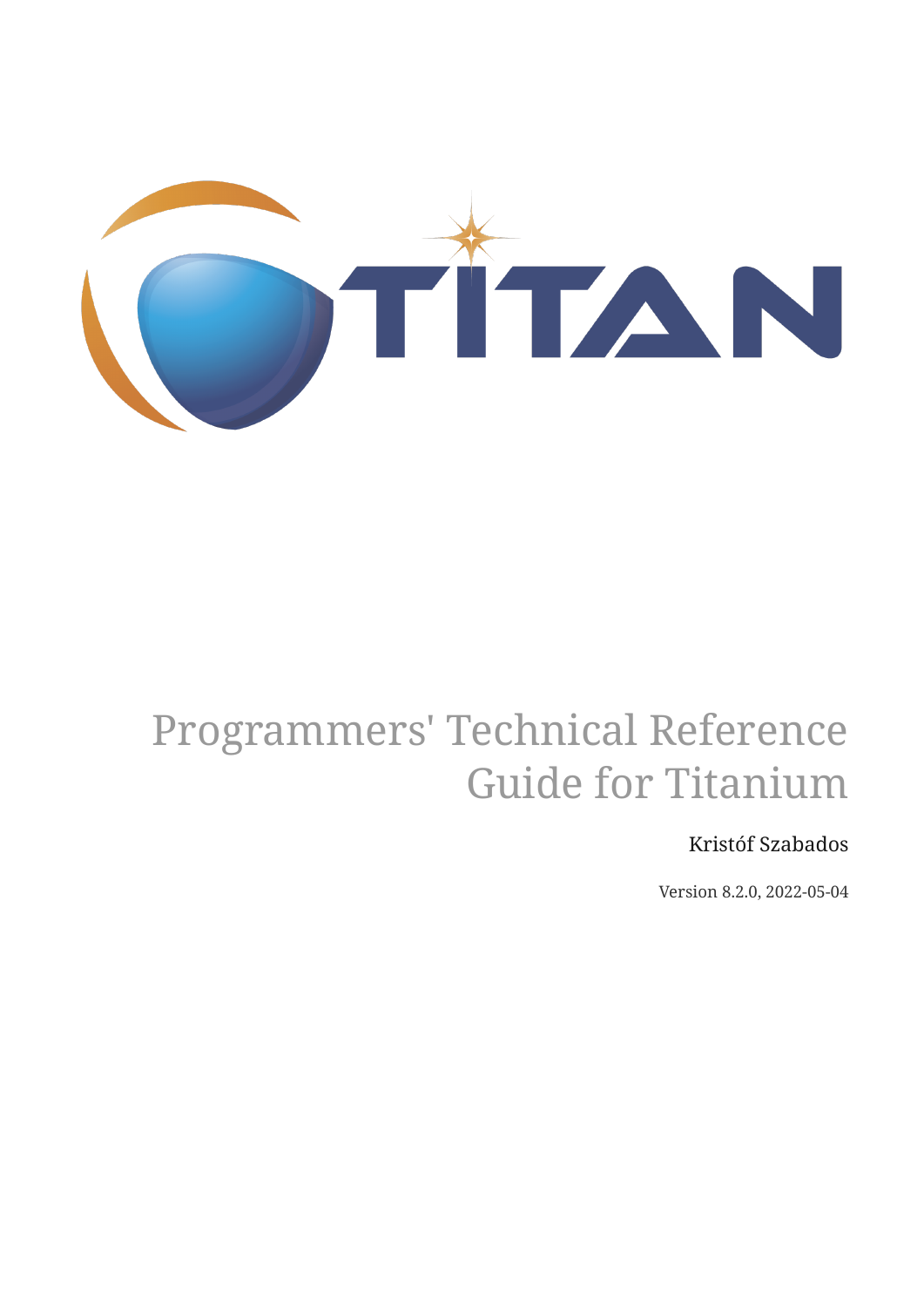## **Table of Contents**

| 5.1.1. Clustering by folder name mature of the contract of the contract of the contract of the contract of the |  |
|----------------------------------------------------------------------------------------------------------------|--|
|                                                                                                                |  |
|                                                                                                                |  |
|                                                                                                                |  |
|                                                                                                                |  |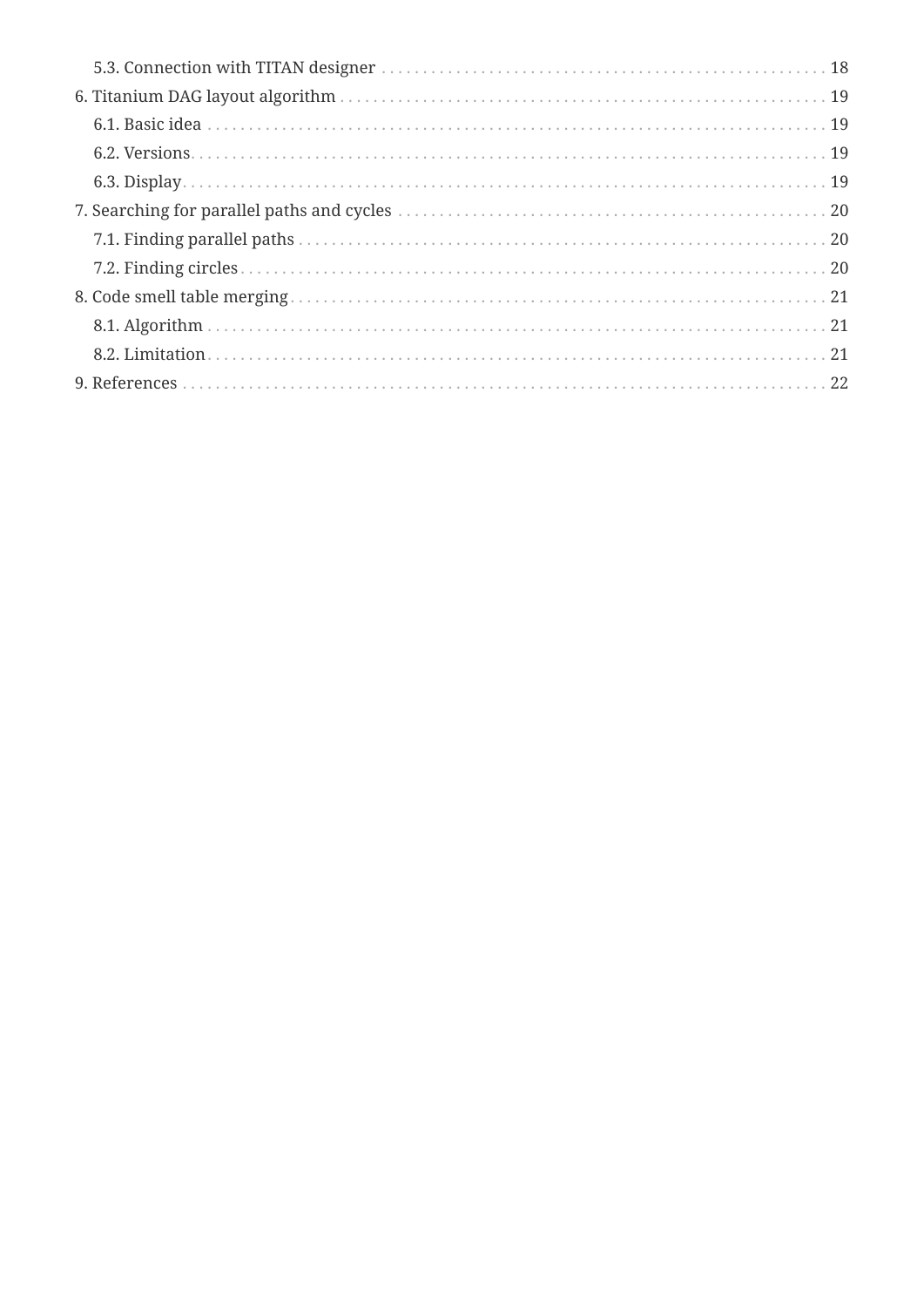#### **Abstract**

This document describes detailed information on writing components of executable test suites for the TITAN TTCN-3 Toolset.

#### **Copyright**

Copyright (c) 2000-2022 Ericsson Telecom AB.

All rights reserved. This program and the accompanying materials are made available under the terms of the Eclipse Public License v2.0 that accompanies this distribution, and is available at [https://www.eclipse.org/org/documents/epl-2.0/EPL-2.0.html.](https://www.eclipse.org/org/documents/epl-2.0/EPL-2.0.html)

#### **Disclaimer**

The contents of this document are subject to revision without notice due to continued progress in methodology, design and manufacturing. Ericsson should have no liability for any error or damage of any kind resulting from the use of this document.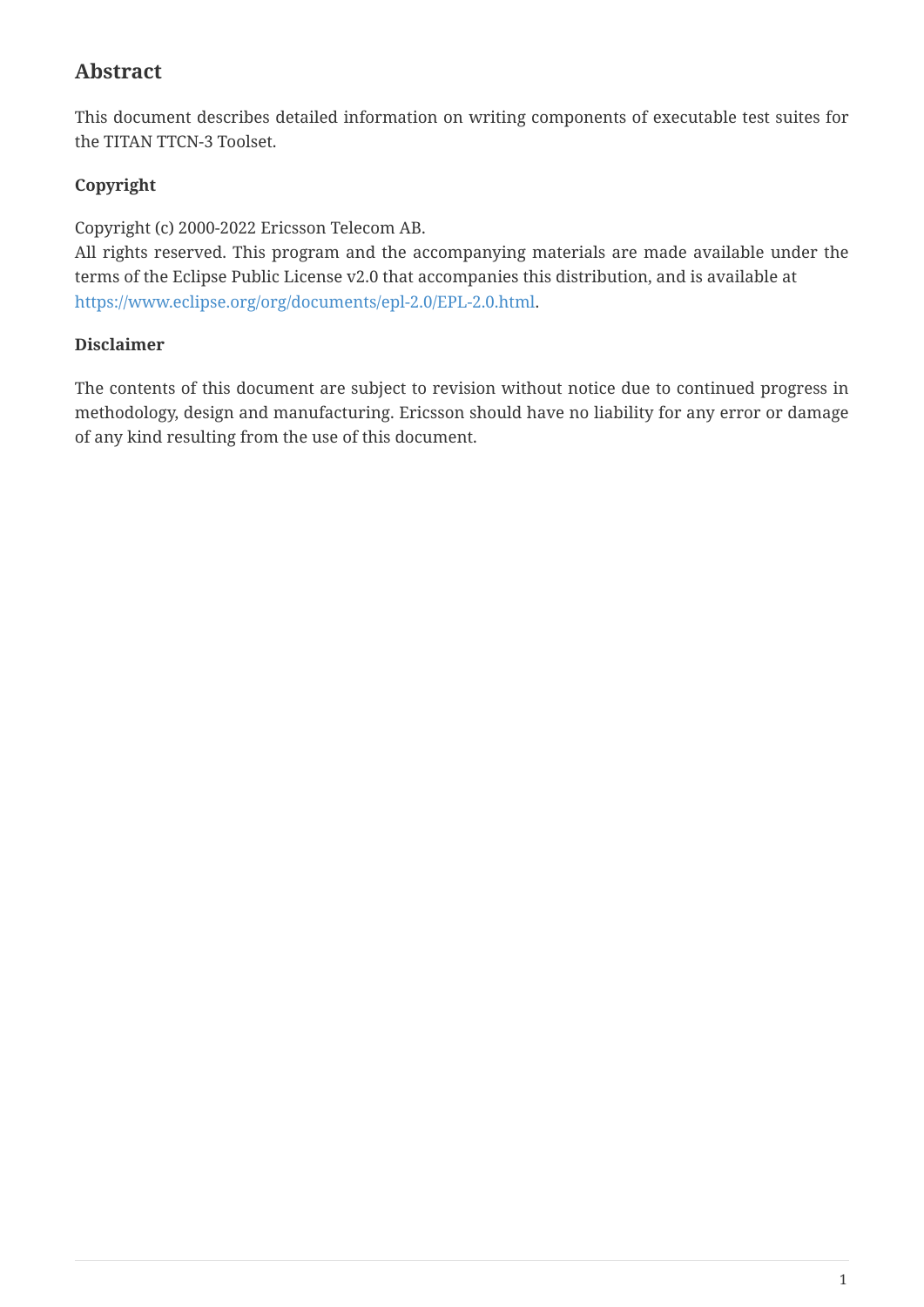# <span id="page-4-0"></span>**Chapter 1. About the Document**

### <span id="page-4-1"></span>**1.1. Purpose**

The purpose of this document is to provide detailed information on writing components, for example, test ports, and so on, for executable test suites.

### <span id="page-4-2"></span>**1.2. Target Groups**

This document is intended for programmers of TTCN-3 test suites with information in addition to that provided in the TITAN User Guide [\[3\]](#page-24-1). It is recommended that the programmer reads the TITAN User Guide before reading this document.

### <span id="page-4-3"></span>**1.3. Typographical Conventions**

This document uses the following typographical conventions:

**Bold** is used to represent graphical user interface (GUI) components such as buttons, menus, menu items, dialog box options, fields and keywords, as well as menu commands. Bold is also used with "+" to represent key combinations. For example, **Ctrl+Click**

The character "**/**"" is used to denote a menu and sub-menu sequence. For example, **File / Open**.

Monospaced font is used represent system elements such as command and parameter names, program names, path names, URLs, directory names and code examples.

**Bold monospaced** font is used for commands that must be entered at the Command Line Interface (CLI).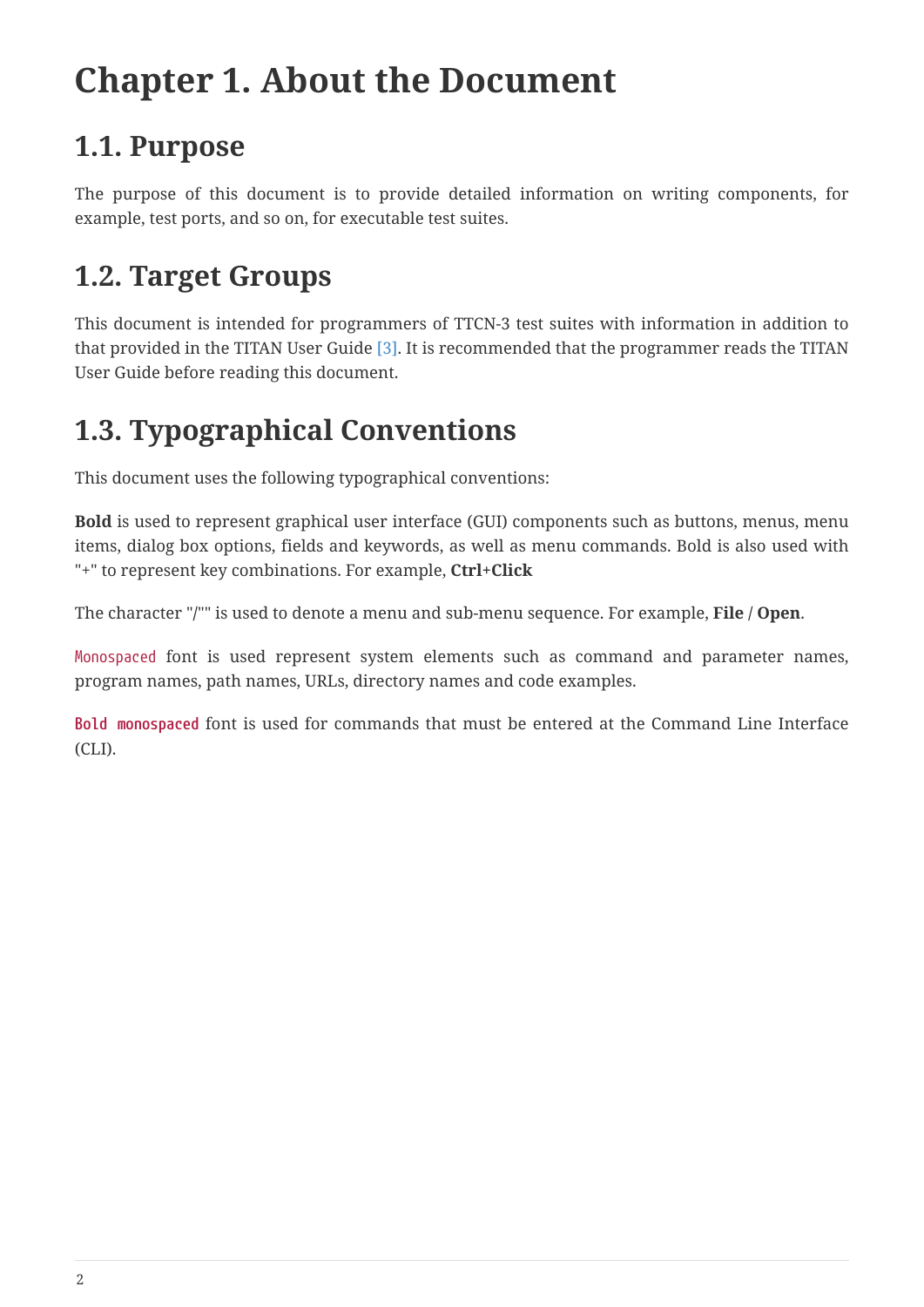# <span id="page-5-0"></span>**Chapter 2. Adding a new Code Smell**

This chapter guides you through the world of Code Smells. It contains a tutorial like description on how to add a new Code Smell, which are the important things you have to pay attention to, and why. A concrete example is provided to help understanding the concepts and usage.

## <span id="page-5-1"></span>**2.1. Adding the new Code Smell class**

#### <span id="page-5-2"></span>**2.1.1. The location of the new Code Smell class**

The new code smell-s class is actually a code smell spotter implementation. That is why you have to add the new class in the

**package** org.eclipse.titanium.markers.spotters.implementation .

The name of the class has to refer to the role of the code smell.

*In this description we study about Code Smells using a concrete code smell, which is implemented in the class named Goto.java.*

### <span id="page-5-3"></span>**2.1.2. The description of the new Code Smell class**

Do not forget to add a description about the role of your new code smell. This should contain your id as author.

*In the Goto example code smell a description could be:*

```
/**
* This class marks the following code smell:
* The code contains goto statements, which is not recommended.
* @author <XY_id>
*/
```
### <span id="page-5-4"></span>**2.1.3. The superclass of the new Code Smell class**

The new Code Smell has to extend the class BaseModuleCodeSmellSpotter. This class is an abstract class in the **package** org.eclipse.titanium.markers.spotters .

*Example:*

public class Goto extends BaseModuleCodeSmellSpotter { ... }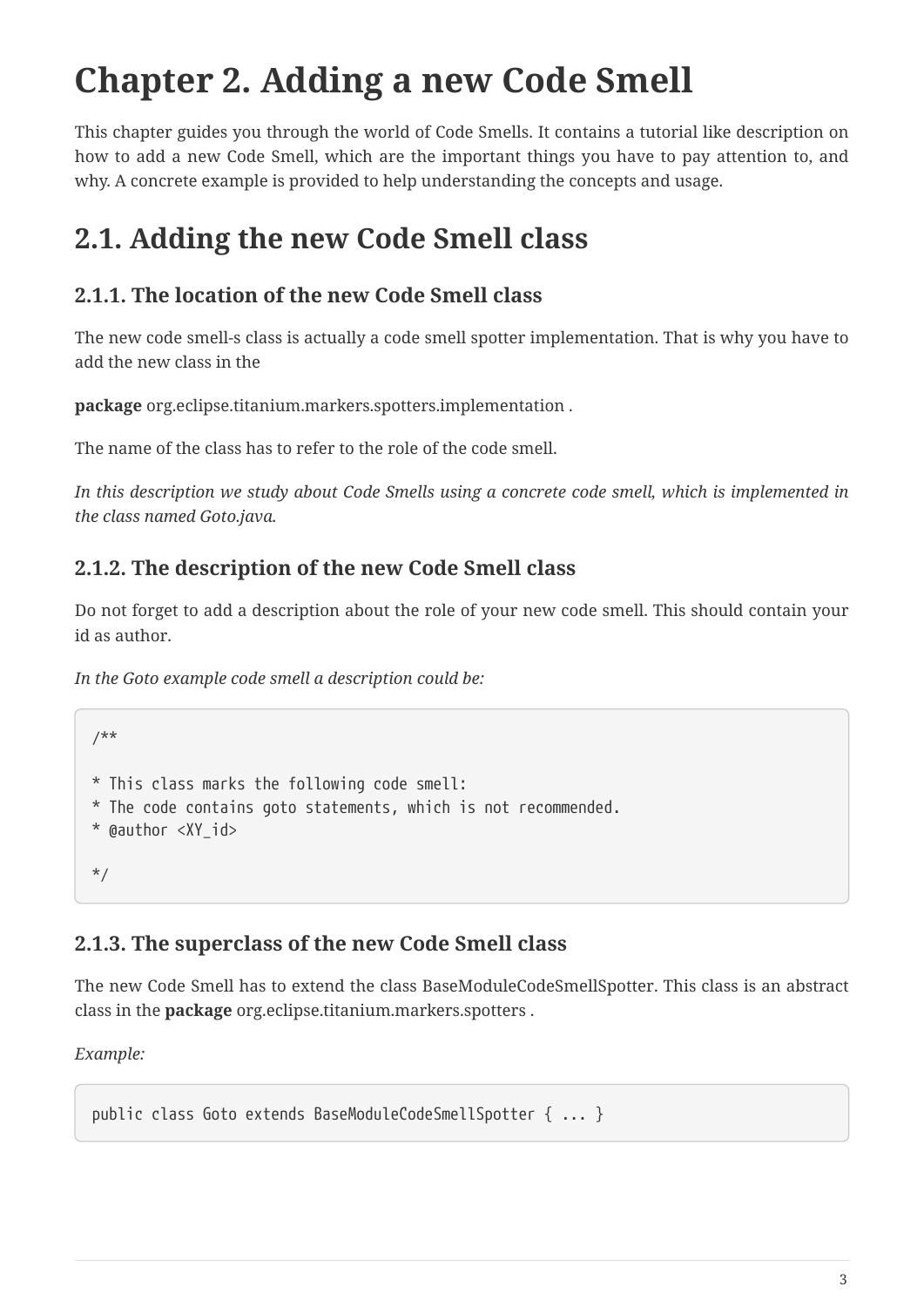#### <span id="page-6-0"></span>**2.1.4. The code of the new Code Smell class**

• It is recommended for your code smell class to have as private attribute named ERROR\_MESSAGE, this containing the message which should appear to the user of the Code Smell, when the Code Smell is detected.

Example:

```
private static final String ERROR_MESSAGE = "Usage of goto and label statements is
not recommended ";
```
• The constructor of the Code Smell should contain super(CodeSmellType.<Code\_Smell\_Id>); as first row, where Code\_Smell\_Id is choosen by the author, and will be used in registering a the new code smell. Information on this id is in section [Register the new Code Smell Type](#page-7-1).

Example:

```
public Goto() {
    super(CodeSmellType.GOTO);
}
```
• As the code smell-s superclass, the BaseModuleCodeSmellSpotter has two abstract methods, we have to override these. The method getStartNode() will have to return the list of AST nodes on which the spotter will work, on which we are interested to analyze the appearance of our code smell.

Example:

```
@Override
public List<Class<? extends IVisitableNode>> getStartNode() {
      List<Class<? extends IVisitableNode>> ret =new ArrayList<Class<? Extends
IVisitableNode>>(1);
      ret.add(Goto_statement.class);
      return ret;
}
```
• The method process(IVisitableNode node, Problems problems) has to be overriden as well. The actual work for matching the code smell is done here. This method would surely contain a problems.report(s.getLocation(), ERROR\_MESSAGE); row.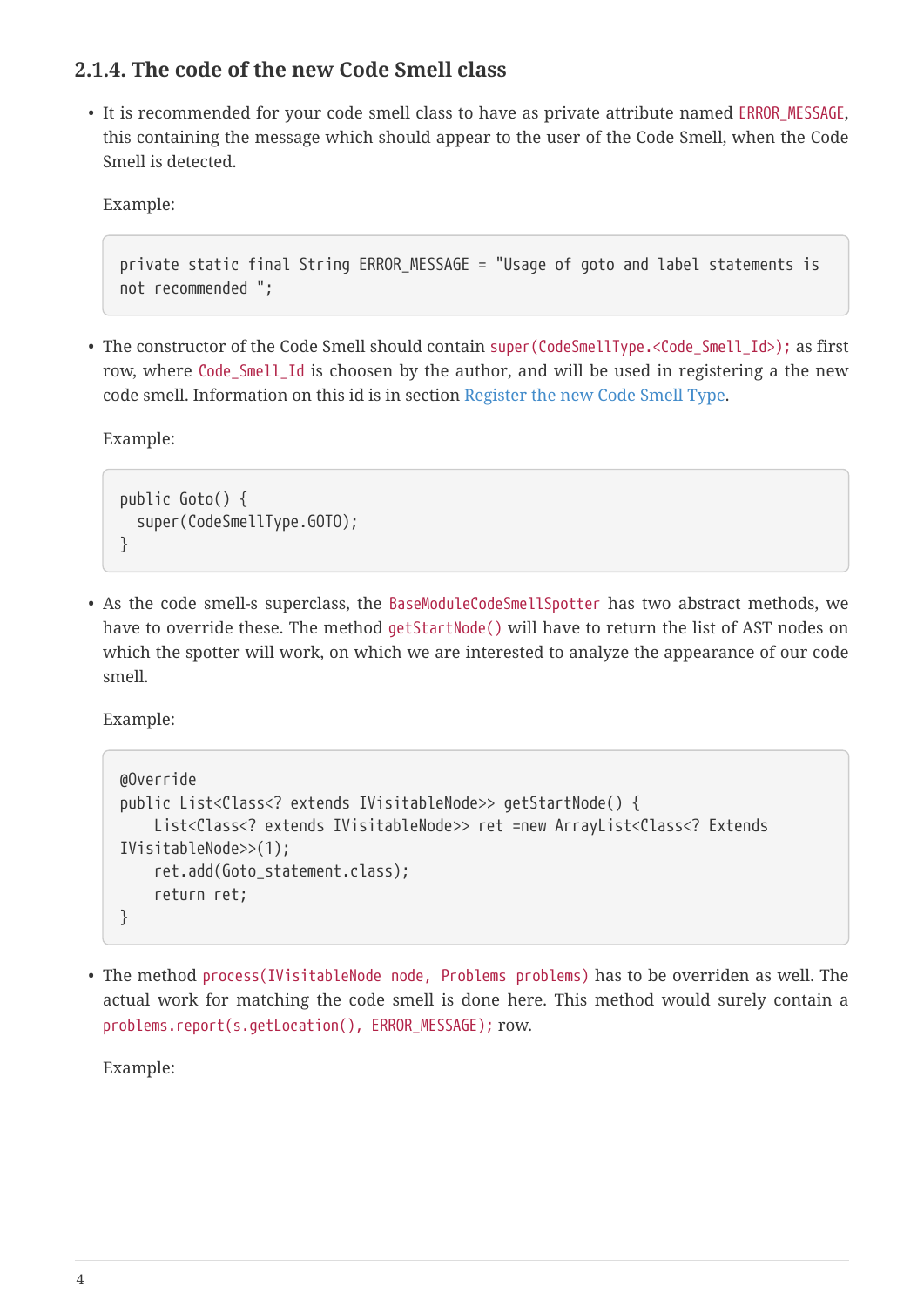```
@Override
public void process(IVisitableNode node, Problems problems) {
      if (node instanceof Goto_statement) {
        Goto statement s = (Goto statement) node;
problems.report(s.getLocation(), ERROR_MESSAGE);
      }
}
```
### <span id="page-7-0"></span>**2.2. Register the new Code Smell**

#### <span id="page-7-1"></span>**2.2.1. Register the new Code Smell Type**

The *CodeSmellType* enum in *package org.eclipse.titanium.markers.types* contains all the Code Smell Types as instances. We have to add the new Code Smell, using the *<Code\_Smell\_Id>* which we have chosen in the constructor of our code smell's class.We have to add a short description of the problem detected by our code smell, and we must specify three numeric parameters as well:

- 1. the minimum time needed to improve the detected code smell;
- 2. the average time needed to improve the detected code smell;
- 3. the maximum time needed to correct on instance of the detected code smell.

Example:

```
package org.eclipse.titanium.markers.types;
public enum CodeSmellType implements ProblemType{
      ...
      GOTO("Goto", 1.0, 5.5, 26.0)
      ...
}
```
#### <span id="page-7-2"></span>**2.2.2. Add the new Code Smell to semantic problem related map**

The class StaticData has the newSpotters() method which returns an unmodifiable map. This map contains the code smell spotters,that are related to each semantic problem. The map's key is the relevant instance of the CodeSmellType, the value is new instance of the code smell class.

This information is used to gather the active code smells spotters, for a code smell type, during the analysis.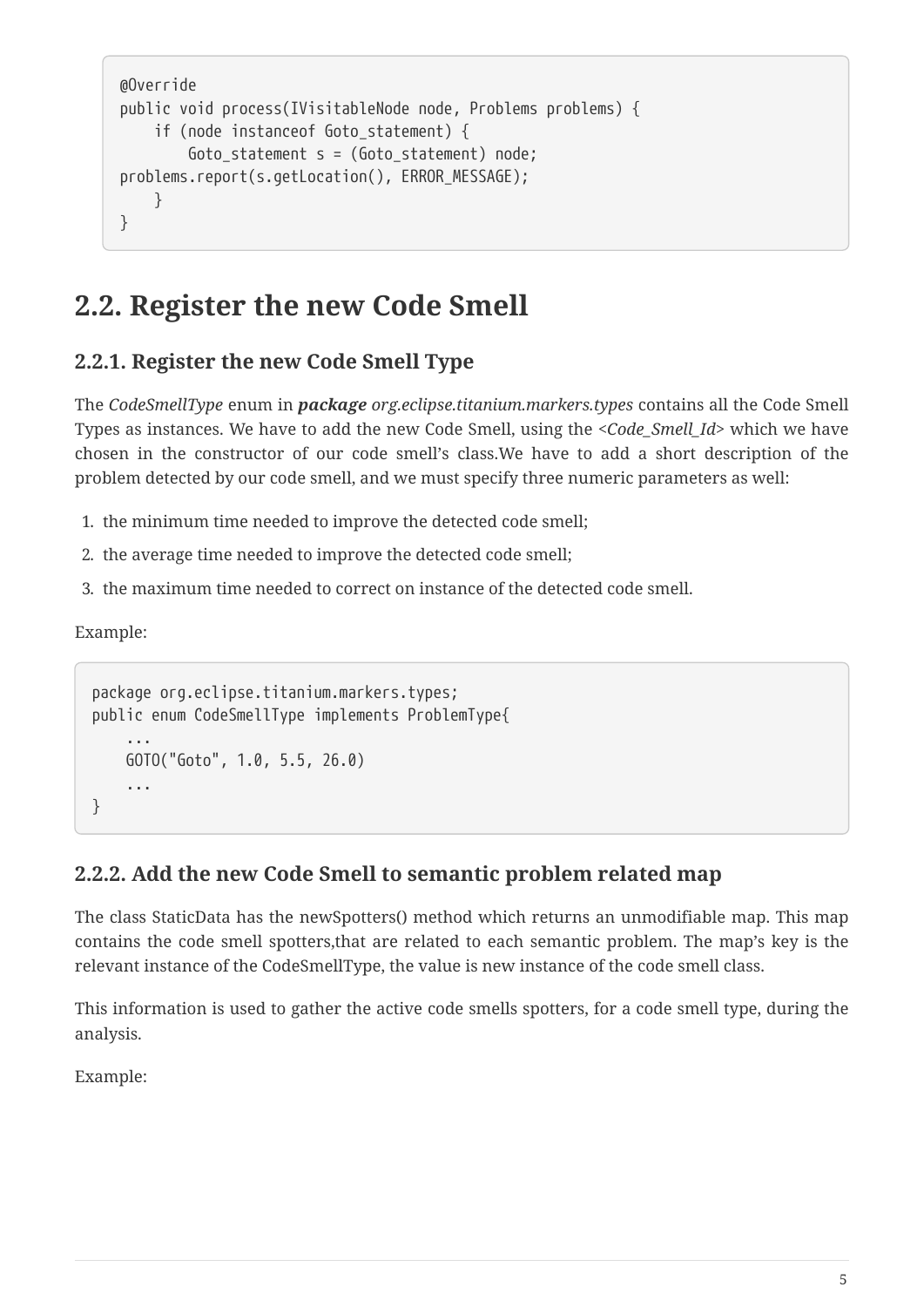```
package org.eclipse.titanium.markers.spotters.implementation;
class StaticData {
      public static Map<CodeSmellType, BaseModuleCodeSmellSpotter[]> newSpotters() {
          ...
          m.put(CodeSmellType.GOTO, new BaseModuleCodeSmellSpotter[] { new Goto() });
  ...
          return Collections.unmodifiableMap(m);
      }
}
```
#### <span id="page-8-0"></span>**2.2.3. Register the new Problem Type Preference**

The ProblemTypePreference contains an item related to each Code Smell. This enum is going to serve in the process of setting the preferences of a Code Smell. It also contains a short description about the effect of the related Code Smell. This description going to appear when the user browses in the Titanium Preferences / Code Smell window. Try to be short and very clear.

Example:

```
package org.eclipse.titanium.preferences
enum ProblemTypePreference
public enum ProblemTypePreference {
  ...
      GOTO("Report the usage of label and goto statements",
EnumSet.of(CodeSmellType.GOTO)),
      ...
}
```
#### <span id="page-8-1"></span>**2.2.4. Initialize the preference of the Code Smell**

All Code Smells have a default preference. This must be given in the class PreferenceInitializer.

There are three kind of preferences: *ERROR, WARNING, IGNORE*. If *ERROR* is set, the detecting of the referred Code Smell is going to occur an error. In the case of *WARNING* the user is going to get a warning message if the referred Code Smell is detected. *IGNORE* means that the user is not going to receive any sign, even if the Code Smell exists.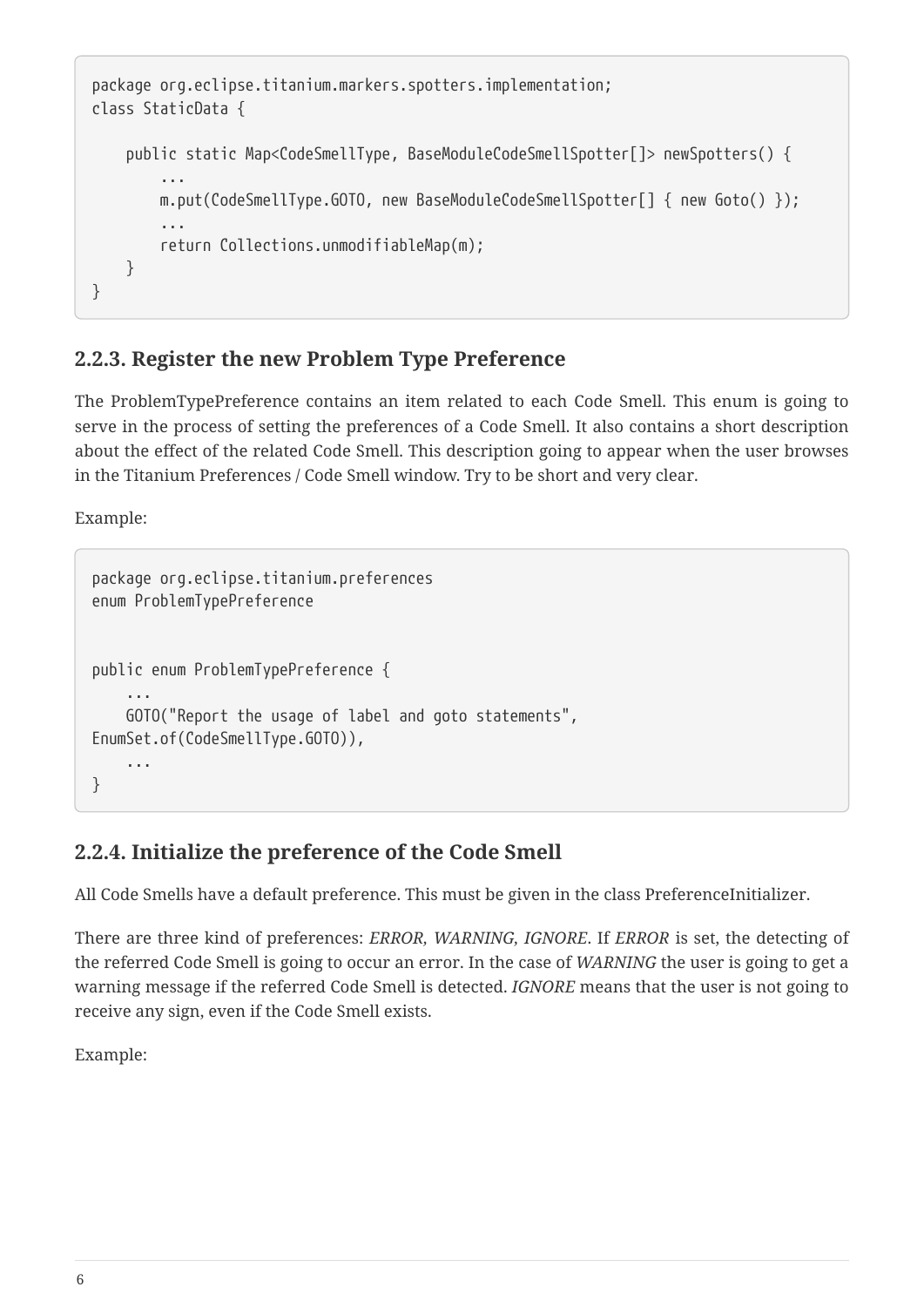```
package org.eclipse.titanium.preferences;
class PreferenceInitializer
      public final void initializeDefaultPreferences() {
          IPreferenceStore preferenceStore = getPreference();
          ...
              preferenceStore.setDefault(ProblemTypePreference.GOTO.getPreferenceName(),
                   GeneralConstants.IGNORE);
          ...
}
```
#### <span id="page-9-0"></span>**2.2.5. Refresh Markers Preference Page**

The class MarkersPreferencePage is the place where users can set the severity of each code smell. This page also contains the explanation on the program code containing the specific Code Smell, could be written more clearly, correct, why is it important to pay attention on it. This explanation appears to the user in the Titanium Preferences / Code Smell window, when the mouse is set above the short description of the code smell.

Example:

```
package org.eclipse.titanium.preferences.pages;
class MarkersPreferencePage
static {
     Map<ProblemTypePreference, String> m = new EnumMap<ProblemTypePreference, String>
          (ProblemTypePreference.class);
  ...
          m.put(ProblemTypePreference.GOTO,
          "In almost all cases the usage of goto should be forbidden as it can very
easily
          breaks the principles of structured/well designed source code.");
          ...
}
```
The function createFieldEditors() is responsible for creating the fields. Only the fields created in this function going to be seen by the user in the Titanium Preferences / Code Smell window. Be sure you put the new field in the block corresponding to the type of problem detected by your Code Smell.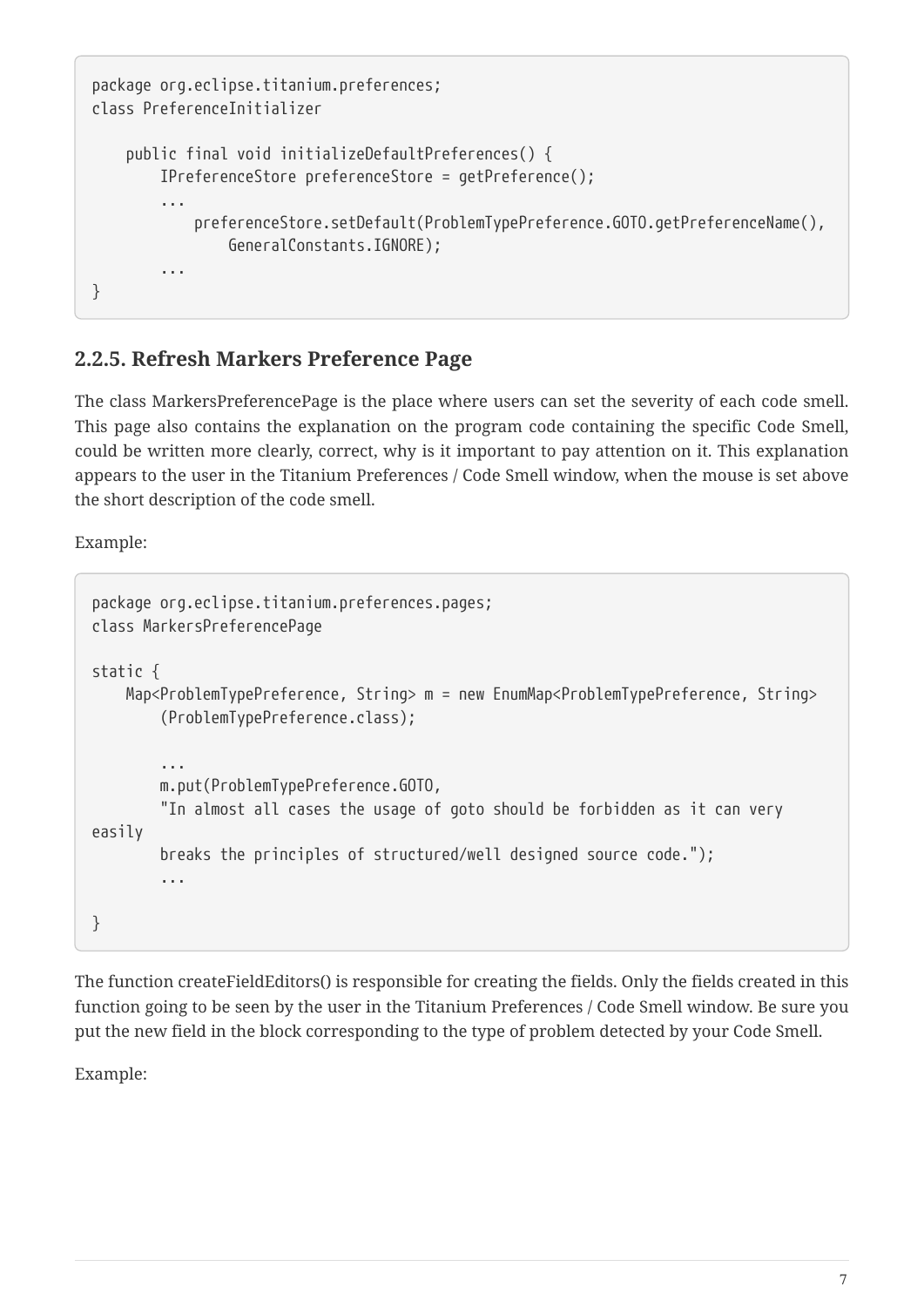```
package org.eclipse.titanium.preferences.pages;
class MarkersPreferencePage
protected void createFieldEditors() {
    ...
      addField(b1);
      {
  ...
          sec.setText("Potential Structural problems");
          sec.setFont(fonts.getBold(""));
        Composite comp = new Composite(sec, \theta);
          comp.setLayoutData(new GridData(GridData.FILL_HORIZONTAL));
          comp.setLayout(new FillLayout(SWT.VERTICAL));
          createField(comp, ProblemTypePreference.GOTO);
          ...
     }
}
```
#### **Using parameters**

It is also possible to ask for parameters from the user on this page. In which case the parameter must also be a preference setting, and have a place on the preference window, preferably next to its main option. Please don't forget to provide a default value for each parameter, so that the code smell can work out of the box if needed.

In the following example we would like to have a minimum length for identifiers. This threshold has a default value, but it should be changeable by the user. Figure 1 shows a sample window, consisting of all the parameters which are responsible for the minimum lengths of the identifiers. The default value is 4, but the user can change the threshold values any time here.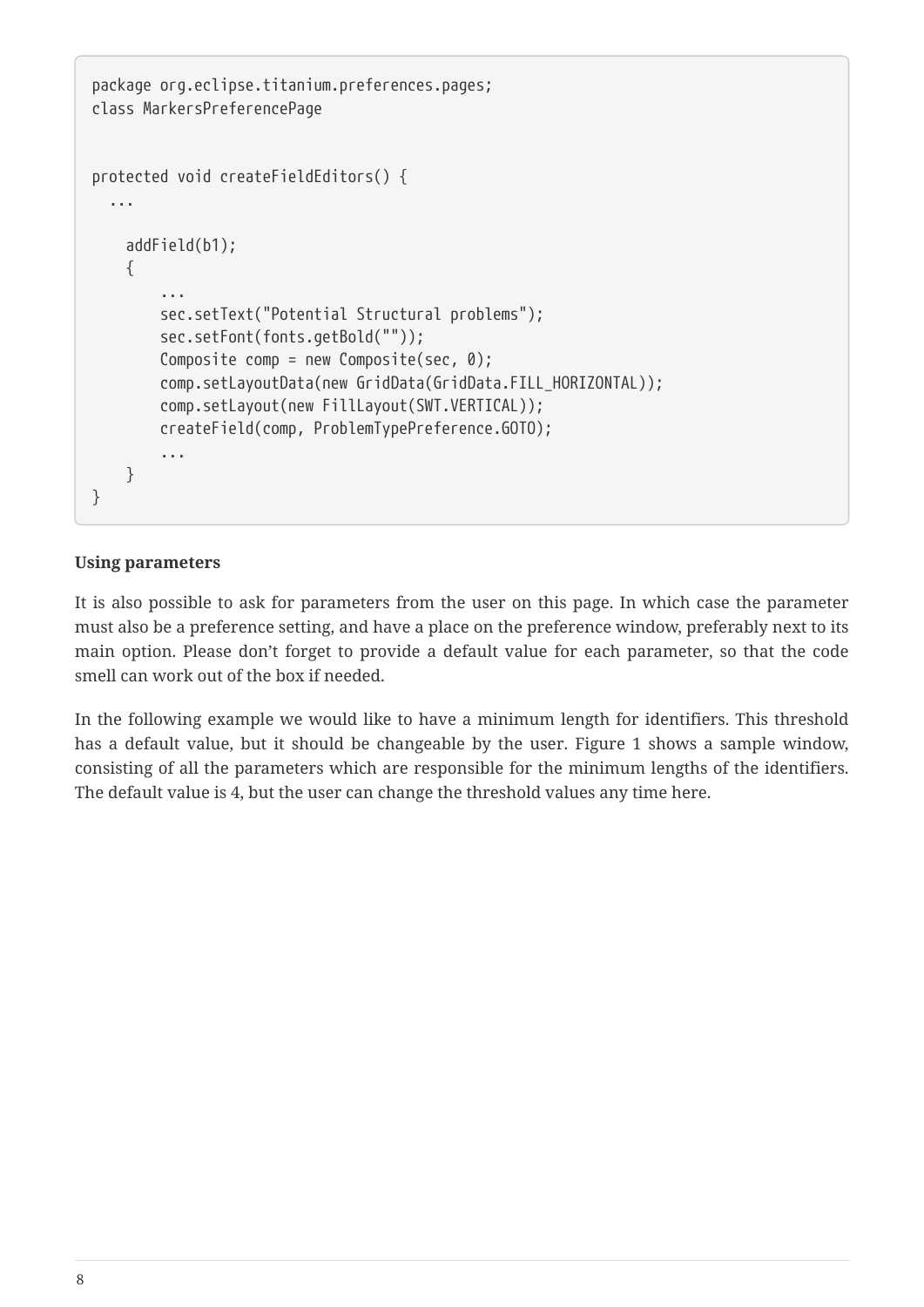|                                                                                                             | Preferences                                                                                                                                    |             |  |
|-------------------------------------------------------------------------------------------------------------|------------------------------------------------------------------------------------------------------------------------------------------------|-------------|--|
| type filter text                                                                                            | Code smells                                                                                                                                    |             |  |
| ▷ General<br>$\triangleright$ Ant<br>$\triangleright$ ANTI R 4<br>$\triangleright$ Help<br>▷ Install/Update | Preferences on reporting code smells<br>On-the-fly check<br>Check code smells on-the-fly $\blacktriangledown$<br>Potential Structural problems |             |  |
| ▷ Java                                                                                                      | v Code style problems                                                                                                                          |             |  |
| ▷ Mwe2                                                                                                      | Report unnecessary negations in if statements.                                                                                                 | lgnore      |  |
| P Plug-in Development<br>▷ Run/Debug                                                                        | Report if the name of the module is mentioned in the name of the definition                                                                    | Ignore<br>v |  |
| $\triangleright$ Team                                                                                       | Report if the name of the type is mentioned in the name of the definition                                                                      | v<br>Ignore |  |
| <b>TITAN Common Prefe</b>                                                                                   | Report magic constants                                                                                                                         | Ignore      |  |
| <b>TITAN Executor</b><br><b>FITAN Log Viewer</b>                                                            | Report if the identifier is shorter than the threshold                                                                                         | Warning     |  |
| <b>FITAN Preferences</b>                                                                                    | The minimum size of the template names                                                                                                         | 4           |  |
| ▲ Titanium Preferences                                                                                      | The minimum size of the function names                                                                                                         | 4           |  |
| ▷ Code smells<br>▷ Graph                                                                                    | The minimum size of the testcase names                                                                                                         | 4           |  |
| Imports                                                                                                     | The minimum size of the constant names                                                                                                         | 4           |  |
| <b>Metrics</b>                                                                                              | The minimum size of the variable names                                                                                                         | 4           |  |
| Project risk factor<br>▷ Xtend                                                                              | The minimum size of the timer names                                                                                                            | 4           |  |
| $\triangleright$ Xtext                                                                                      | The minimum size of the port names                                                                                                             | 4           |  |
|                                                                                                             | The minimum size of the module parameters names                                                                                                | 4           |  |
|                                                                                                             | The minimum size of the altstep names                                                                                                          | 4           |  |
| $\overline{\left\langle \right\rangle }$<br>$\mathbf{\Sigma}$                                               | The minimum size of the component names                                                                                                        | 4           |  |
| $\left( 2\right)$                                                                                           | OK                                                                                                                                             | Cancel      |  |

*Figure 1. Preferences window with user parameters*

Initializing process of a parameterized code smell looks like the previously shown code smells, however there are some differences about the GUI parameters.

To define the parameters, the PreferenceInitializer must be completed.

Example:

```
package org.eclipse.titanium.preferences;
class PreferenceInitializer
preferenceStore.setDefault(
      PreferenceConstants.IDENTIFIER_EXCESSIVELY_SHORT_TEMPLATE_SIZE, 4);
```
Constant need to be added to PreferenceConstants.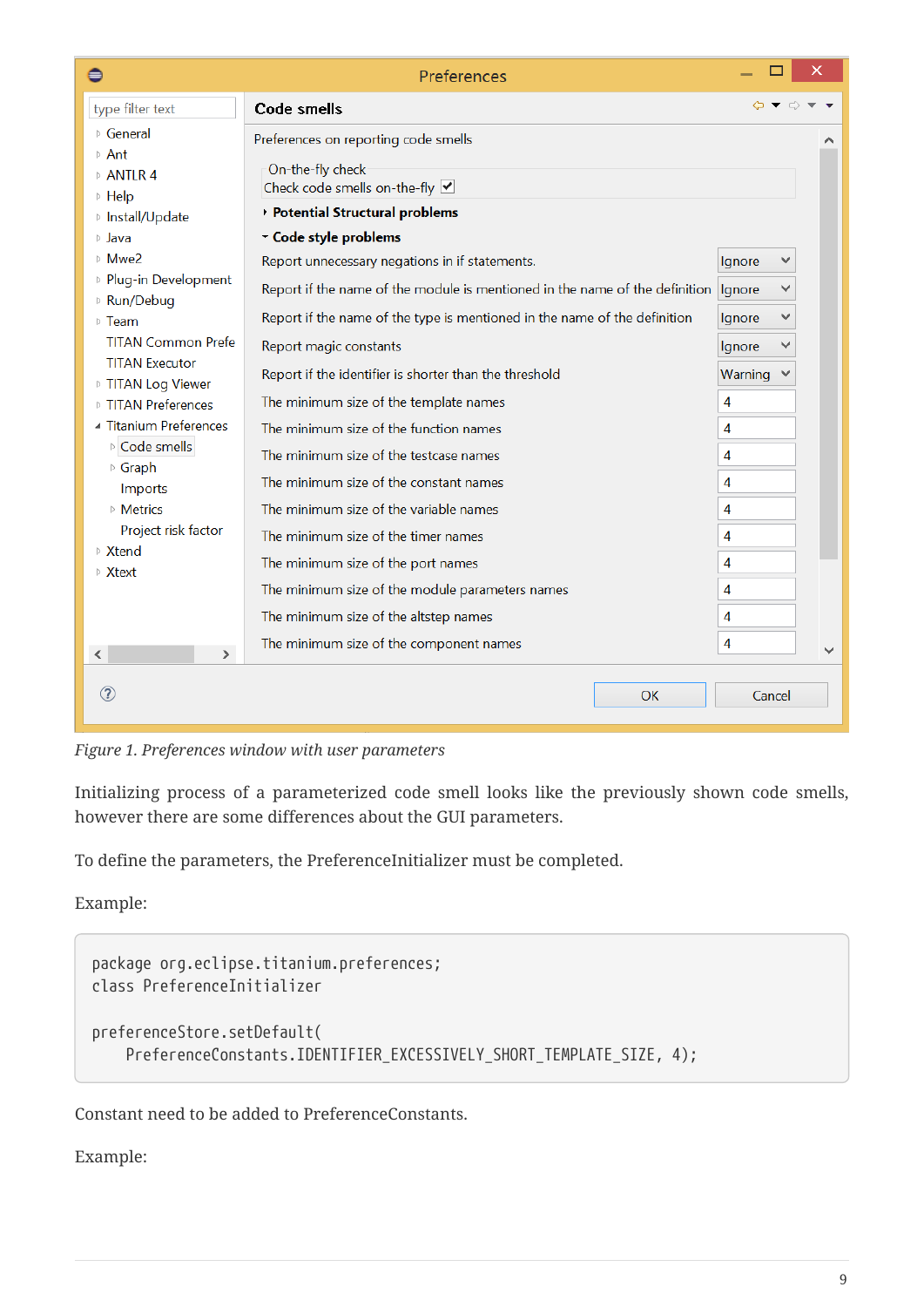package org.eclipse.titanium.preferences; class PreferenceConstants

```
public static final String IDENTIFIER EXCESSIVELY SHORT TEMPLATE SIZE =
      "IDENTIFIER_EXCESSIVELY_SHORT_TEMPLATE_SIZE";
```
### <span id="page-12-0"></span>**2.3. Refresh Titanium documentation**

The last, important step is to refresh the documentation. In the chapter Titanium Preferences / Code Smell Preferences are presented several Code Smell categories. Search for the category your Code Smell belongs in the Titanium Preferences/Code Smell window, use the short description of the code smell from the Preferences/Code Smell window l to introduce the new description.

Example:

In docs/Titanium\_Description

Titanium Preferences / Code Smell Preferences / Potential structural problems

• **Report the usage of label and goto statements**: goto statements and labels usually indicate incorrect programing practices. Developers are encouraged to used elements of structured programming practices.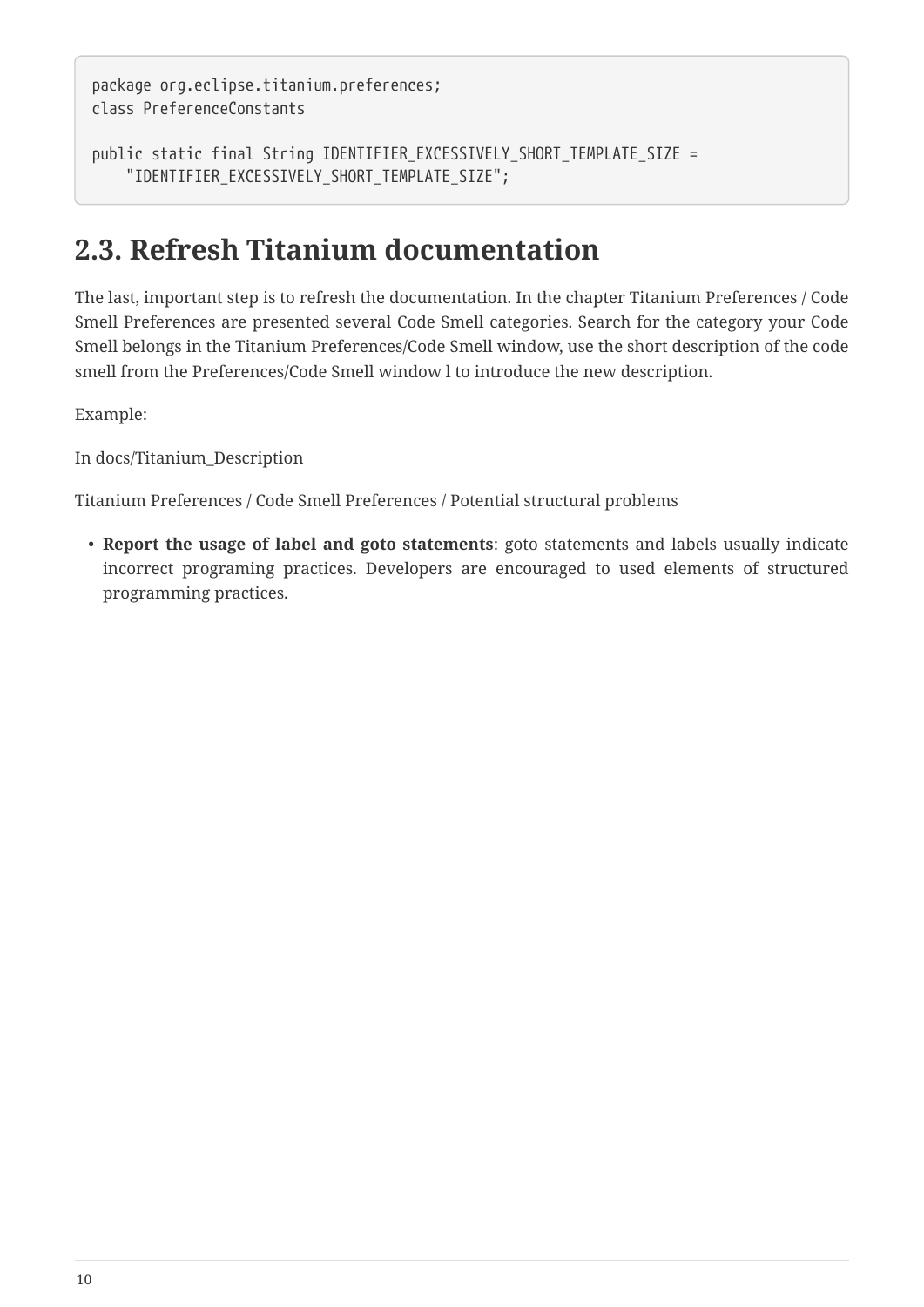# <span id="page-13-0"></span>**Chapter 3. Titanium metrics**

## <span id="page-13-1"></span>**3.1. Overview**

One of the core features of Titanium is the code metrics for TTCN-3 projects. Code metrics (like block nesting of a test case, or cyclomatic complexity of a function) are indicators of code quality, that can tell the user about which are the complex modules of a project, and may serve as a lead in refactoring by showing overly complicated, bloated parts of the project.

Calculating metrics is planned to happen rarely, only when the user opens explicitly an eclipse view that requires the metrics, thus it was not designed to be lightweight.

The code of the implementation resides in the org.eclipse.titanium.markers and its submodules. A rough overview of some notable classes and its associations is depicted below.



*Figure 2. Associations of notable classes related to the metrics package*

### <span id="page-13-2"></span>**3.2. Metrics**

Metrics are similar to the code smell spotters in the marker package. Their purpose is to measure a TTCN-3 entity (e.g. count the length of a function definition). They can contain local state (to ensure flexibility), but after initialization this state should not be changed, so their measure method is intended to serve a stateless behavior.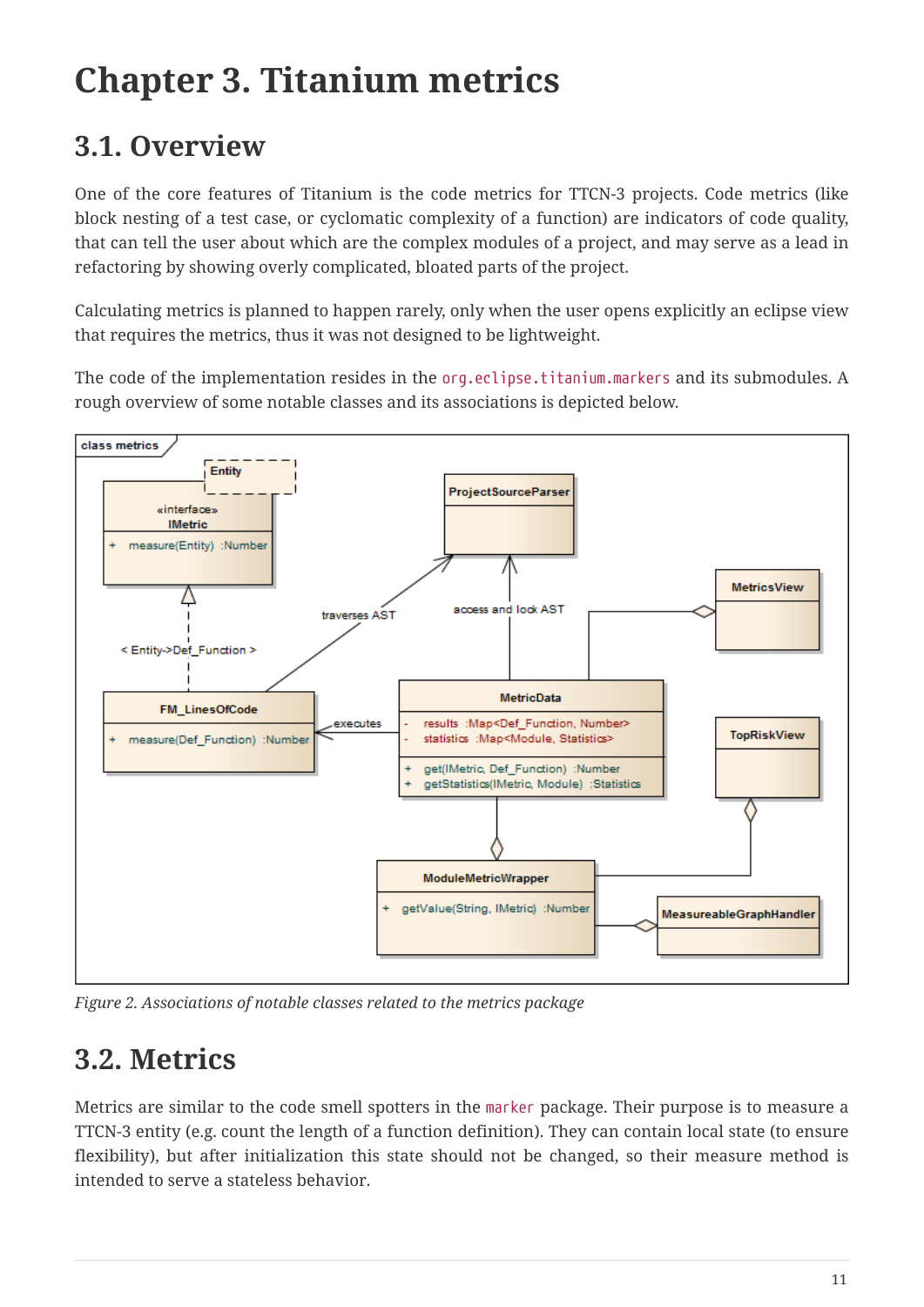### <span id="page-14-0"></span>**3.3. MetricData**

This is the core class of the package that controls the execution of the metrics, stores the results of them, calculates its statistics and risk factors. It is immutable, in fact a snapshot of the project's state and quality at the time of creating the MetricData object. As a result, it is quite a heavyweight object, which should be created sparingly and cached when possible.

Note that constructing an instance requires locking the project to prevent modifications during the measurements. This locking is handled internally.

## <span id="page-14-1"></span>**3.4. ModuleMetricWrapper**

During development it was an important aspect to ensure an easy-to-use interface for the graph package, and also that the graph package and the MetricData class is not tightly coupled. The ModuleMetricWrapper class is the façade that solves this.

### <span id="page-14-2"></span>**3.5. MetricsView**

This view gives the user an overview of the project from the point of view of the metrics. The project is explorable via a tree view, where the user can see all the metrics, and under those nodes the entities related to these metrics, and also the detailed results of the metrics.

The view uses a MetricData instance as its data source, constructed when the view is opened.

### <span id="page-14-3"></span>**3.6. TopRiskView**

This view is designed to show the users the modules that are potentially dangerous according to the metrics, that is, that have bad quality index for the metrics. When using this view, the user can select which metrics to count in the quality index, and than we list the modules of the project ordered by this quality index (along with the details of the metrics).

As here we are interested only in the modules, this class is not in direct association with a MetricData instance, but rather uses a ModuleMetricWrapper to show the metric details.

### <span id="page-14-4"></span>**3.7. Interaction with the titan designer**

This module has a single point where the designer is directly touched. The MetricData instance must access to the AST of the project, so it can execute the metrics on the entities that should be measured. This happens in the measure() method of the MetricData, where the module nodes are queried from the ProjectSourceParser associated with the project that we measure.

On the other hand, the metrics themselves rely on the methods of the AST nodes, and AST traversal, so this should be also considered as part of the interface.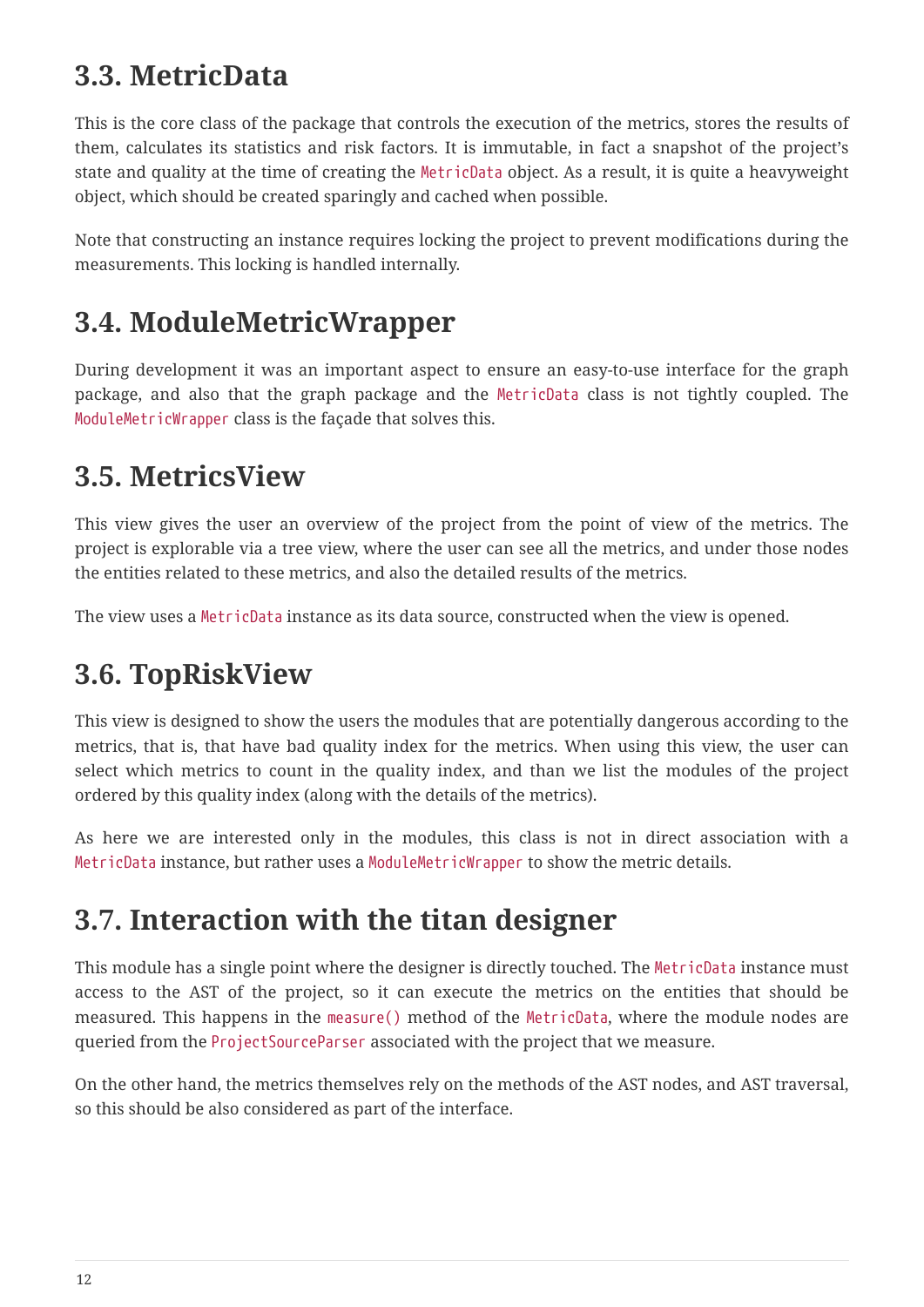# <span id="page-15-0"></span>**Chapter 4. Graph generation and display**

### <span id="page-15-1"></span>**4.1. The generation of graphs on the UI**

The graph generation can be basically divided into two parts:

- 1. The generation of component graph
- 2. The generation of module graph

These two finally use the same methods for the display, but the graph creation is totally different.

Clicking in the appropriate menu entry first launches an **AbstractHandler**, this can be **ModuleGraphAction** or **ComponentGraphAction** according to the claimed graph. These classes only do a search for the appropriate graph drawing window, set a reference to the opened window, or create a new window if needed. After opening the window the **EditorPart** takes the control. Both the component and module windows are inherited from **GraphEditor** class, this class implements basic **EditorPart** methods, and besides it creates the UI elements needed for showing the graph (only the common UI elements are built here).

For the graph building (generation) we use **GraphGenerator**, this class implements a frame how a generator should look like: It can generate graph, return the generated graph (this method is synchronized with the generation), and it can refresh the graph searching for changes. The most important method here is **createGraph()** which is protected, and abstract.. According to the claimed graph we make instance of the appropriate subclass, thus all the differences are solved in the graph drawing. The two present subclasses of **GraphGenerator** are **ComponentGraphGenerator** and **ModuleGraphGenerator**.

After this step the editor window takes back the control, and displays the graph through JUNG API. Because of synchronization issues the editor doesn't wait for the generator, the generator can set a new graph and thus launch the process of display through a method call on the inherited **SetGraph()** method. Here the most important steps are the following:

- 1. Handling of **DrawArea** (this is a Swing component that displays the graph).
- 2. Handling of **SatelliteView** (this is handled through a reference).

As Jung is compatible with Java AWT (it finally returns a subclass of AWT **Component**), we add everything to these two swing objects.

To make a **Component** from our generated graph we use **GraphHandler** class. This class provides a quite complex functionality, let's see the main ones:

- 1. Visualizing a graph (make a drawable object from inner representation)
- 2. Save the graph to an output file (pajek or image)
- 3. Change the graph's layout
- 4. Set custom rendering for graph nodes (font style, node shape, node colour,…)
- 5. Other, less important lightweight UI features.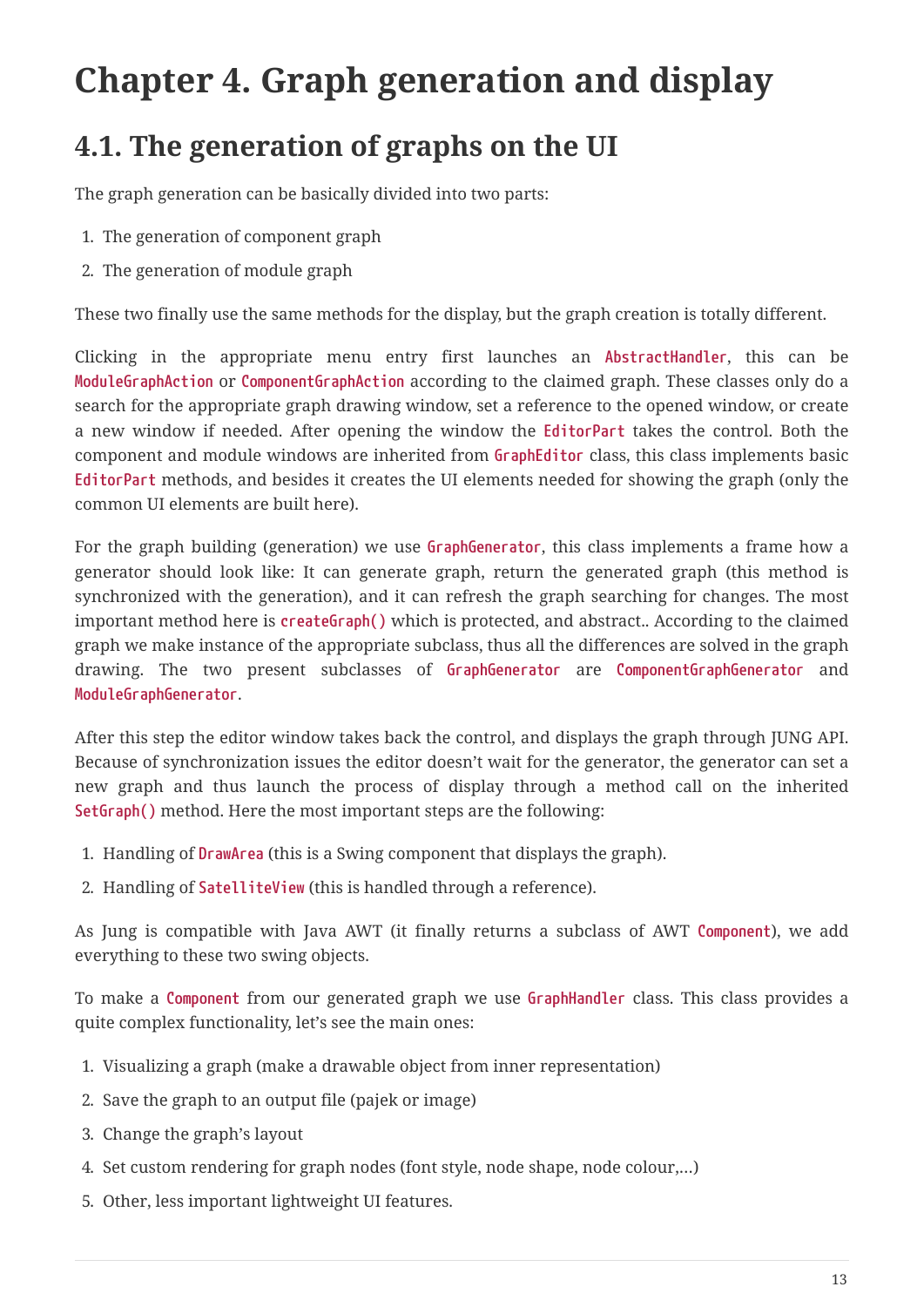Finally the visualized graph is added to the **DrawArea**, and **SatelliteView** in the **GraphEditor** class (this class calls the **GraphHandler**).



*Figure 3. The 5 steps of graph drawing*

### <span id="page-16-0"></span>**4.2. The generation of graph on the headless interface**

Compared to the UI graph building headless building is simplier. **SaveModuleGraph** or **SaveComponentGraph** launches the generation**.** The called application looks for all projects in your workspace, and generates a graph for each TTCN project.

To generate graph an appropriate **GraphGenerator** subclass is instanced and called (**ModuleGraphGenerator** or **ComponentGraphGenerator**). This class generates the inner representation of the claimed graph.

After this the application calls the **SaveGraphToPajek** method of **GraphHandler**, this method is static, therefore it needs no instance to build up. This call takes as parameter the graph, which will be claimed from the generator through **getGraph()** call (note that this is a significant difference from the UI case). As this method is synchronized with the generation the call will only return after the generation is done, so this call maybe longer. After all the **GraphHandler** writes out the graph to the disk in Pajek .net format. If there was no problem during the run the application returns here, and the run terminates.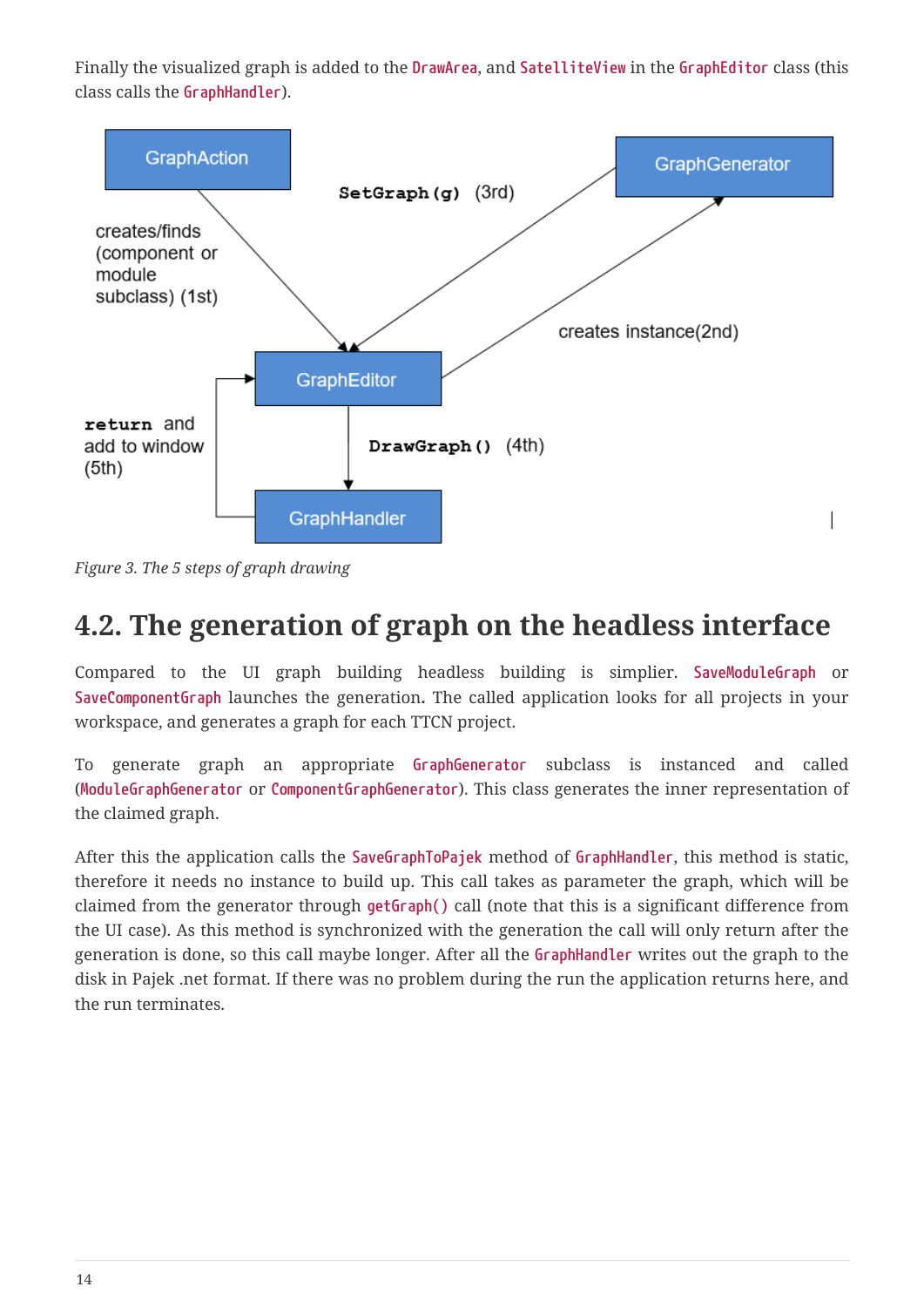

*Figure 4. Generating graph on headless interface*

### <span id="page-17-0"></span>**4.3. How graph data is obtained?**

In this section we are going to speak about the connection among Titanium, and TITAN designer. As the graphs always represent the current state of the TTCN code naturally this connection is unavoidable. Just like in the former sections we are going to discuss two cases, which are now quite different:

- 1. Module graph
- 2. Component graph

Both generations are implemented in the **GraphGenerator** classes, more precisely at the **createGraph()** method.

#### <span id="page-17-1"></span>**4.3.1. Obtaining data for module graph**

Module graph data can be obtained a bit easier. The following steps are done in the appropriate method:

- 1. Creating an instance of **ProjectSourceParser**
- 2. Checking whether it is up to date
- 3. Analyzing if it wasn't up to date
- 4. Iterating through all the visited projects, here visited project are got through **ProjectBasedBuilder**
- 5. Getting a **ProjectStructureDataCollector** object through **GlobalProjectStructureTracker** object for the current project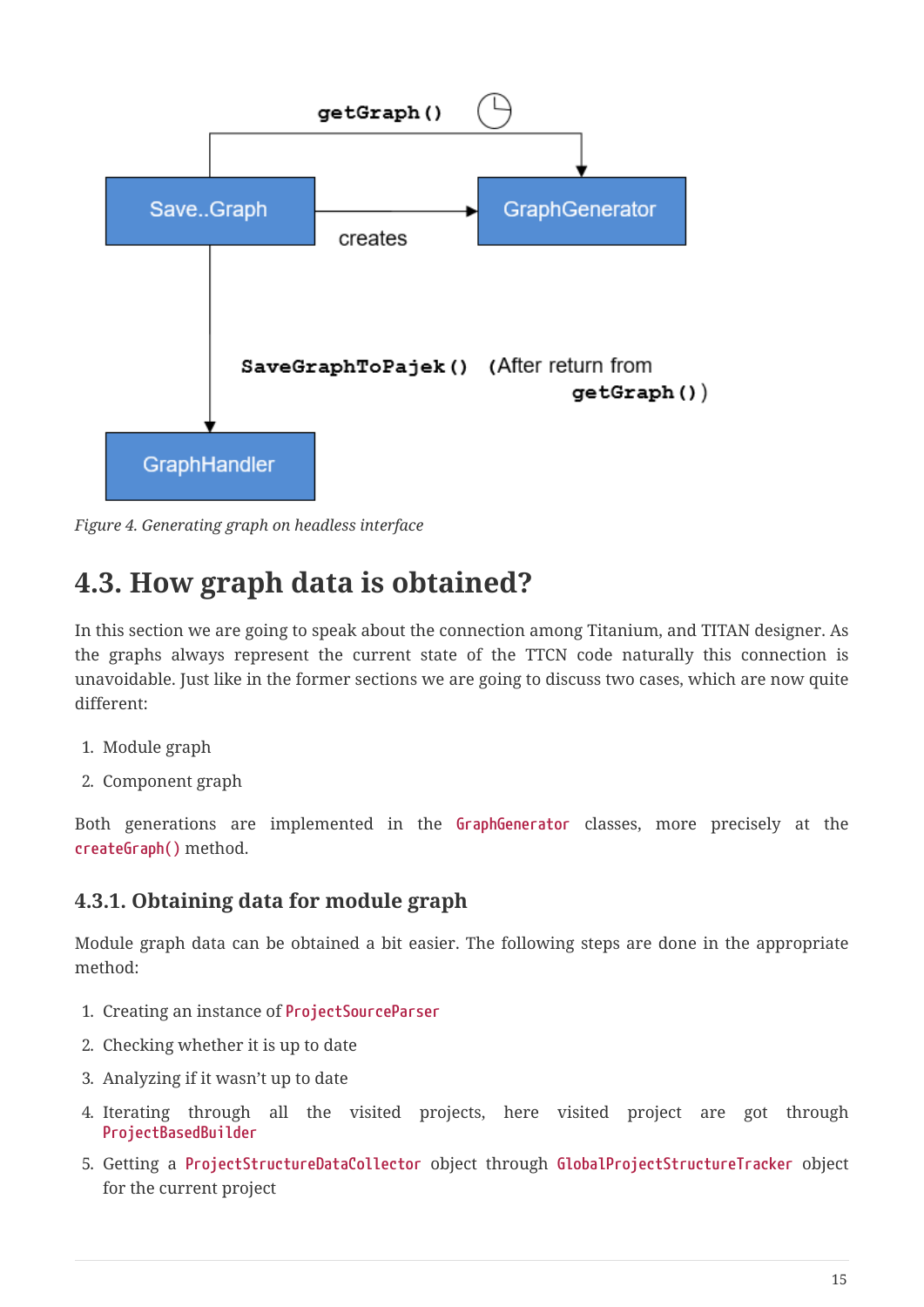6. Get **knownModules**, **missingModules** and importations from the collector. From these values the graph can be directly generated

#### <span id="page-18-0"></span>**4.3.2. Obtaining data for component graph**

For component graph we need to use a bit more complicated interface. Up to step 4 we do the same as at generating module graph. After this we do the following steps:

- 1. Iterate through **knownModules**
- 2. Override the **accept()** method of the current module by a new **ASTVisitor**
- 3. Check whether the visited node is a **Component**
- 4. If it was a component then we get its **Identifier**, otherwise we return
- 5. We can create the base node through the datas provided in the Identifier
- 6. We get the extensions and the extension attributes through the original **Component\_Type** object
- 7. We override there the **accept()** method again, and we work with **Reference** objects only (otherwise we return)
- 8. Build up a new node through the **Reference**'s **Identifier**, and add an edge from the first node to the second one.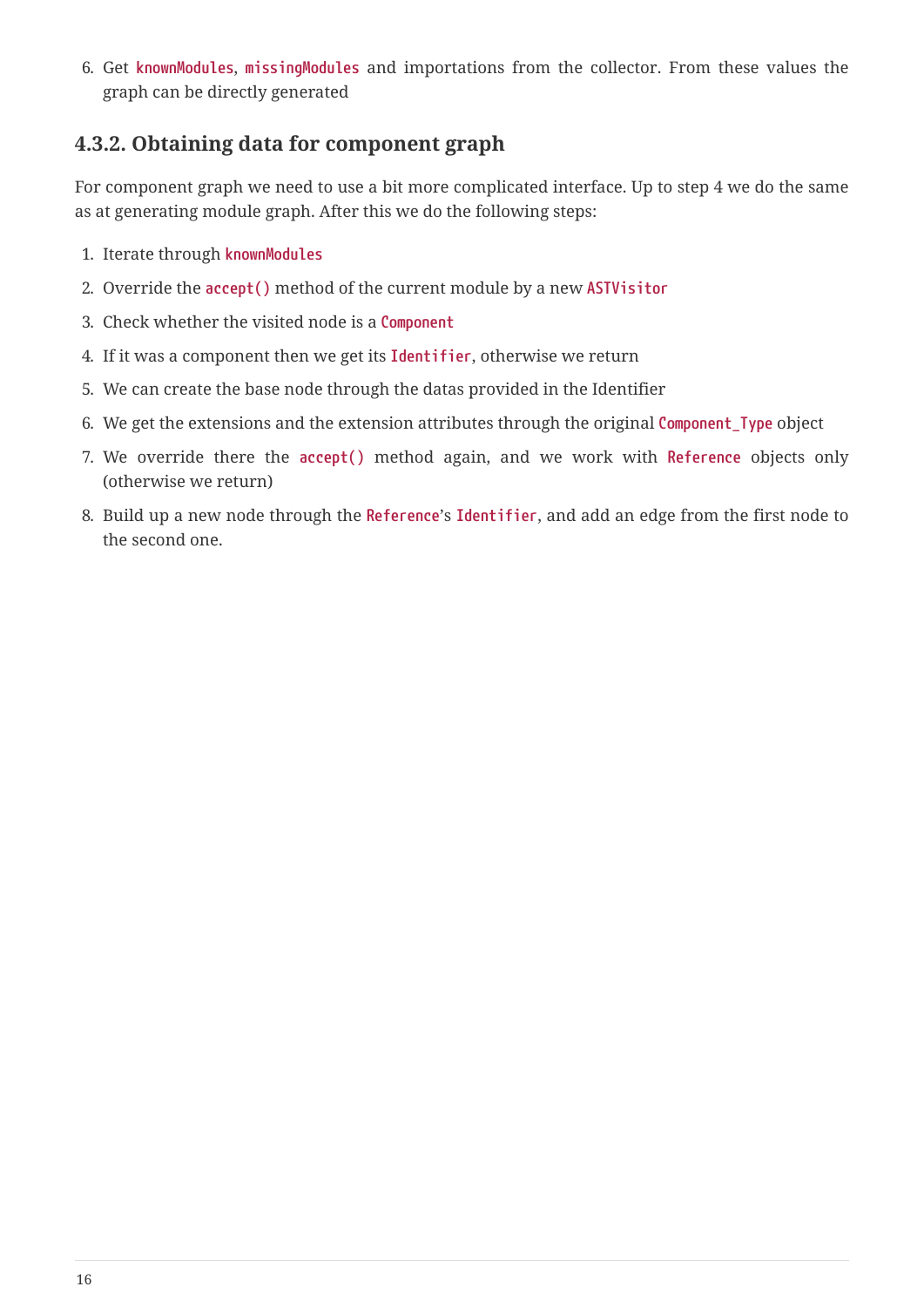# <span id="page-19-0"></span>**Chapter 5. Graph clustering**

## <span id="page-19-1"></span>**5.1. Algorithms**

The classes of the implemented algorithms are all subclasses of **BaseCluster**. The algorithms are the following:

#### <span id="page-19-2"></span>**5.1.1. Clustering by folder name**

This algorithm is implemented in the **FolderNameCluster** class.

We recursively check the Resources beginning from the project root directory.

If the currently checked resource is a directory, we create a cluster and continue the recursive search.

If the currently checked resource is a file, we extract the contained module and assign it to the appropriate cluster.

### <span id="page-19-3"></span>**5.1.2. Clustering using regular expressions**

This algorithm is implemented in the **RegexpCluster** class.

We iterate through the nodes, and check which regular expressions match the module name.

Then we create the clusters by iterating through the nodes again.

If no matches were found for a given node, then we assign that node to the cluster that contains the nodes which have no matches.

If one match was found, we assign the node to the cluster belonging to the matching regular expression.

If more than one match was found, we display them, and the clustering fails.

### <span id="page-19-4"></span>**5.1.3. Clustering by module name**

This algorithm is implemented in the **ModuleNameCluster** class.

First, we create the clusters by iterating through the nodes and splitting the module names according to the settings. A cluster is created for every name segment.

Then we iterate through the nodes again and choose the narrowest cluster the module belongs to, because we want the nodes to belong to only one cluster.

### <span id="page-19-5"></span>**5.1.4. Automatic clustering**

This algorithm is implemented in the **AutomaticCluster** class.

This clustering uses a similar algorithm to the one in the article here: S. Mancoridis, B. S. Mitchell, C.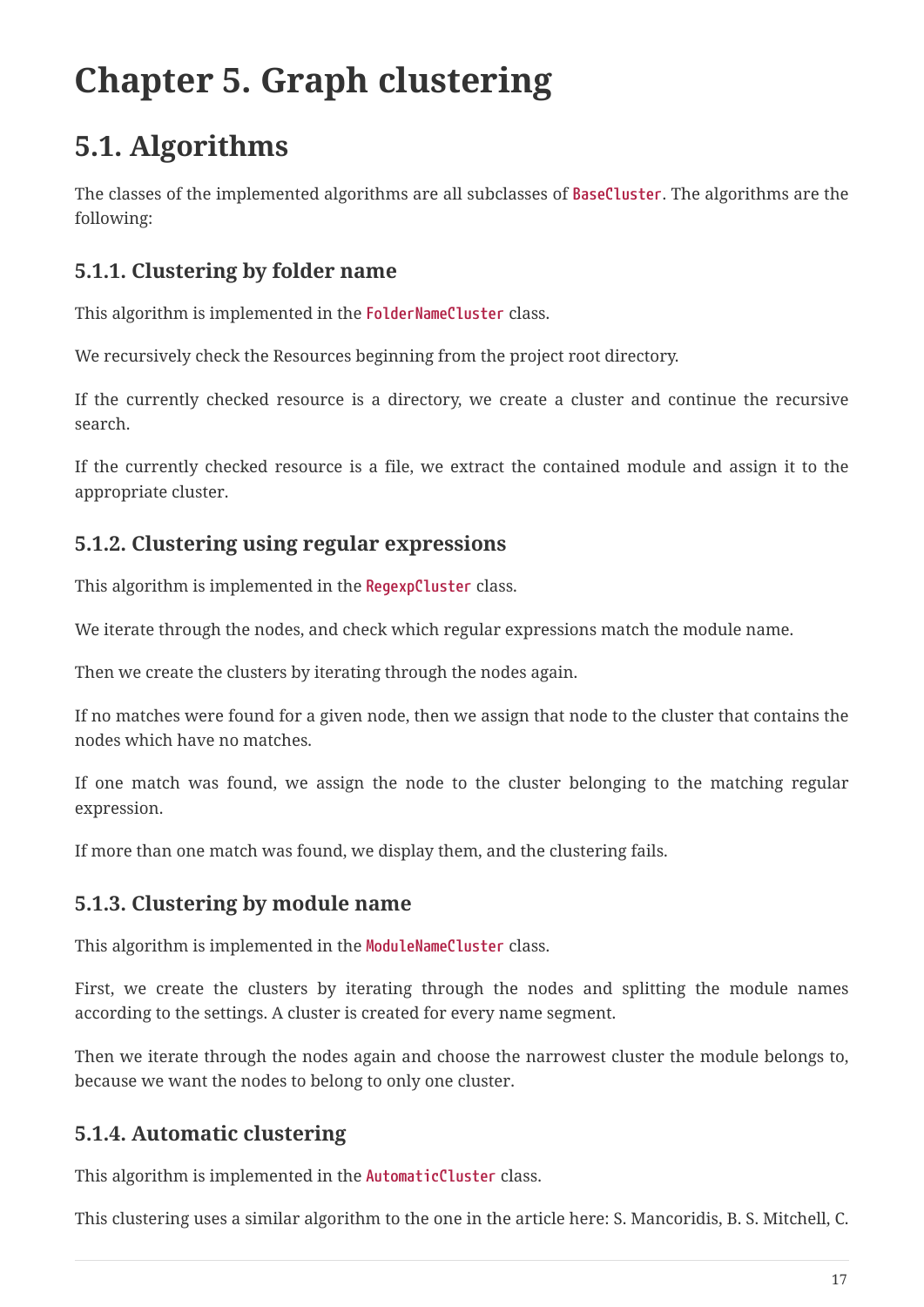Rorres, Y. Chen and E. R. Gansner, "Using automatic clustering to produce high-level system organizations of source code," Proceedings. 6th International Workshop on Program Comprehension. IWPC'98 (Cat. No.98TB100242), Ischia, Italy, 1998, pp. 45-52, doi: 10.1109/WPC.1998.693283. Available: <https://www.cs.drexel.edu/~spiros/papers/iwpc98.pdf>(2020-11- 09)

The changes are documented in the javadoc of the class.

### <span id="page-20-0"></span>**5.2. Running the algorithms**

Running the algorithm is simple. We create the appropriate clustering object and call its **run(monitor, group)** method.

The monitor parameter is the progress monitor. The group parameter is a Boolean value which tells the tool whether only the clusters are needed, or we create a graph from the clusters.

<span id="page-20-3"></span>If we want to display the results, we simply override the **drawGraph()** method as it will be called at the end of the **run** method.<sup>[\[1\]](#page-20-2)</sup>

It is possible to circumvent the **run** method and create and obtain the clustering using the public interface (for more information consult the javadoc), but using the above method is much simpler.

## <span id="page-20-1"></span>**5.3. Connection with TITAN designer**

Only folder name based clustering uses TITAN directly. This algorithm uses a **ProjectSourceParser** object to obtain module paths, thus it can create a directory hierarchy.

<span id="page-20-2"></span>[\[1\]](#page-20-3) These overrides are already done at **ModuleGraphEditor** class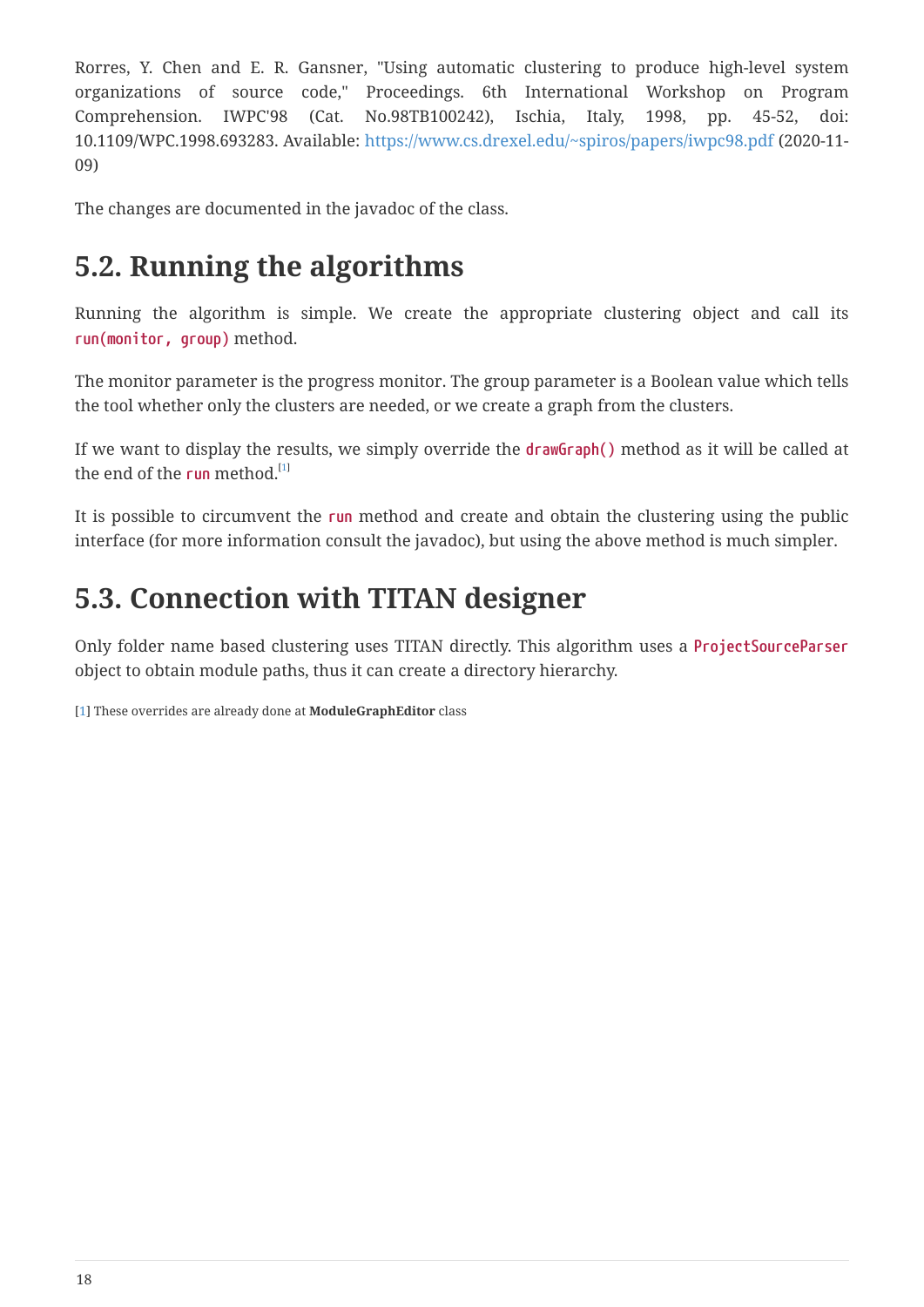# <span id="page-21-0"></span>**Chapter 6. Titanium DAG layout algorithm**

The layout algorithm, which creates a tree-like layout for directed acyclic graphs in the **jung** graph library, was inefficient and could not handle cycles in the graph, so we created our own.

## <span id="page-21-1"></span>**6.1. Basic idea**

Since strongly connected components (cycles in this case) are not common in a module or component graph, it makes sense to search for nodes that are not in a cycle.

So we begin by creating a topologic ordering of the nodes by choosing the node that has no arcs going into it (in-degree = 0). We "delete" this node, and decrease its neighbours' in-degree.

If the next node (ordered by in-degree) does not have 0 in-arcs, then it is in a cycle. We find this cycle using DFS.

## <span id="page-21-2"></span>**6.2. Versions**

There are two versions. Basically the topologic order can be created by finding sources (no in-arcs) or by finding sinks (no out-arcs). These are implemented in the **TitaniumDAGLayoutAlgorithm** and **TitaniumDAGLayoutReverseAlgorithm** classes respectively.

The obtained order of the nodes and the level at which they will be drawn differ. If we search for sinks, modules that are not importing other modules come first. If we search for sources, modules that are not imported come first.

## <span id="page-21-3"></span>**6.3. Display**

The display is done through **TitaniumDAGLayout** class. It implements the **Layout** interface of Jung. After this everything works the same way as any other Jung layout.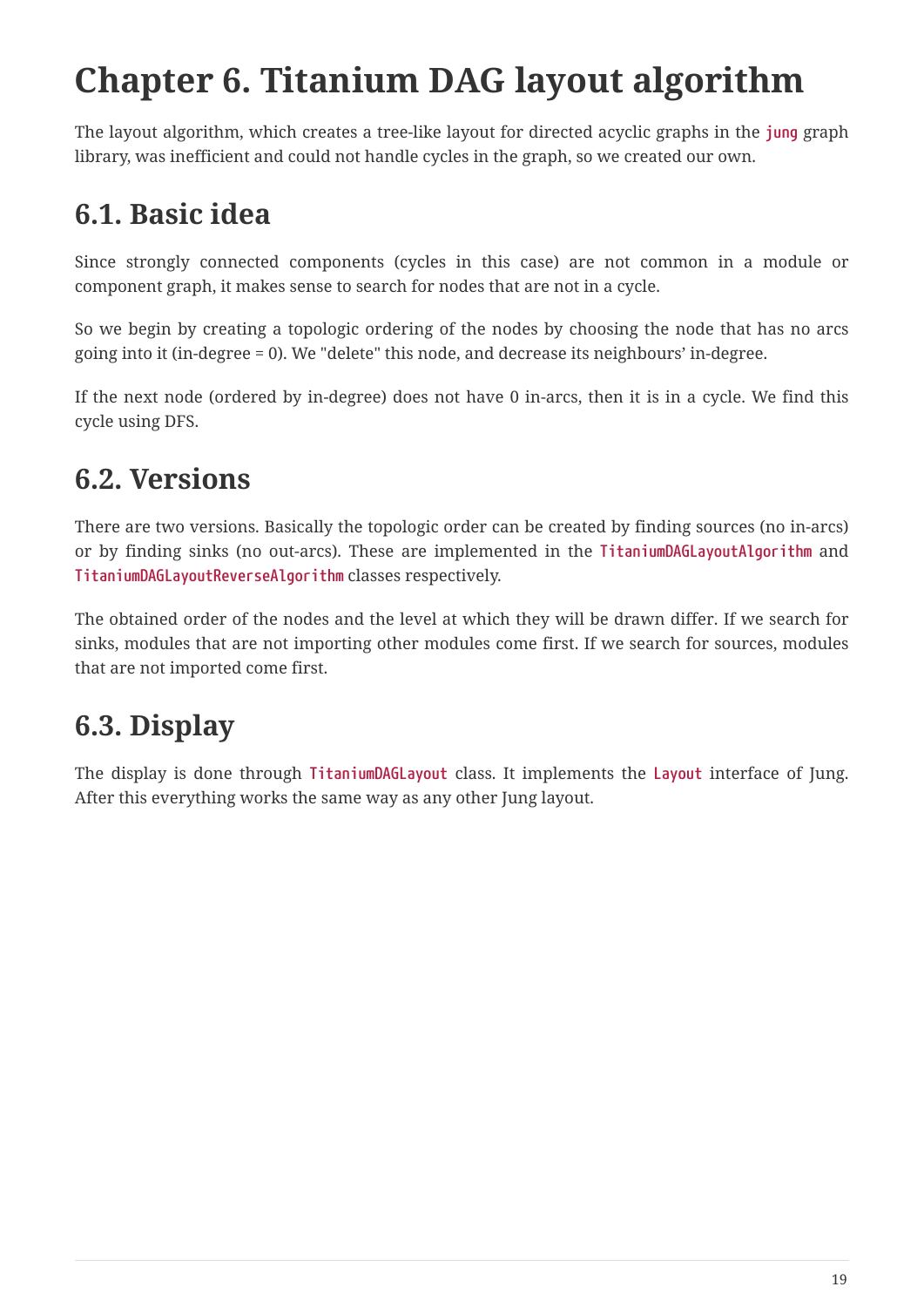# <span id="page-22-0"></span>**Chapter 7. Searching for parallel paths and cycles**

The module and component graphs of a project should be trees. A tree does not contain cycles and parallel paths.

## <span id="page-22-1"></span>**7.1. Finding parallel paths**

The tool implemented in **CheckParallelPaths** finds the arcs that are contained in parallel paths from a given source node or from every node.

We use a modified DFS algorithm. If we find an already checked node, then we have either found a parallel path or a cycle. We check if it is not a cycle and put the arcs of the two parallel paths in a set.

This method does not find every parallel path, but every arc contained in a parallel path will be in the set.

## <span id="page-22-2"></span>**7.2. Finding circles**

**CircleCheck** class implements a circle searching algorithm for graphs. It can be instanced by providing a Jung graph. After this **IsCyclic** method returns whether the graph contained any circle. And **getCircles** method returns all the found circles.

Note that this class may not find all circles, however it finds if there is any circle for sure. Finding all circles is quite a difficult exercise, as circles may even overlap, which causes difficulties.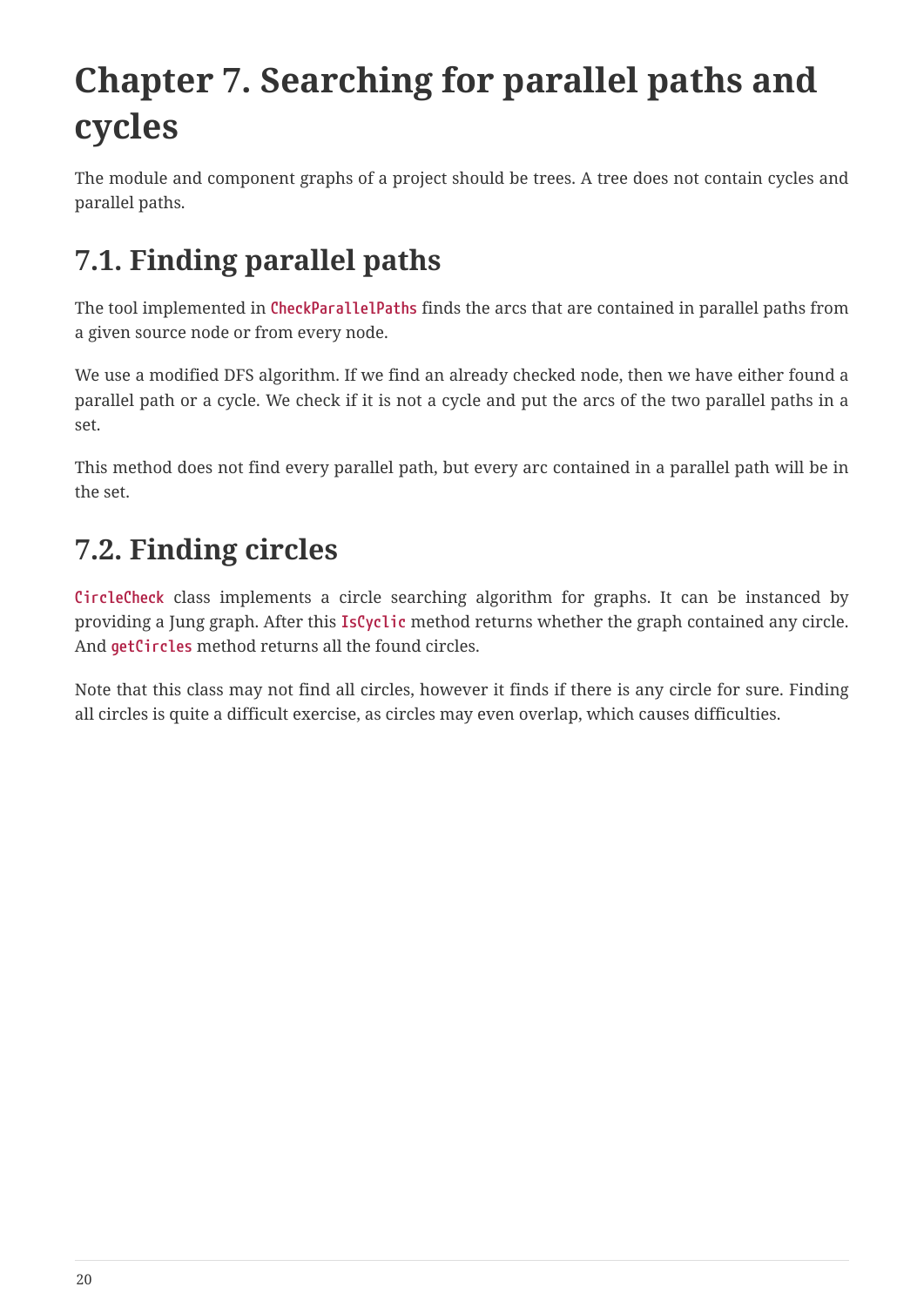# <span id="page-23-0"></span>**Chapter 8. Code smell table merging**

For the project analysis we export code smells to an excel table. This table will only contain the current code smells. We would like to examine how the figures changed in time.

## <span id="page-23-1"></span>**8.1. Algorithm**

The merging algorithm is implemented in **MergeExportedMarkerTables**.

First we collect the dates and code smell names contained in the different files. This way, if a code smell name changes, the change will be handled. We can also merge tables containing more than one column.

Then we iterate through the found dates in ascending order and write the appropriate information to a new excel table.

### <span id="page-23-2"></span>**8.2. Limitation**

The **.xls** format used by the **jxl** library only supports 255 columns in a table.